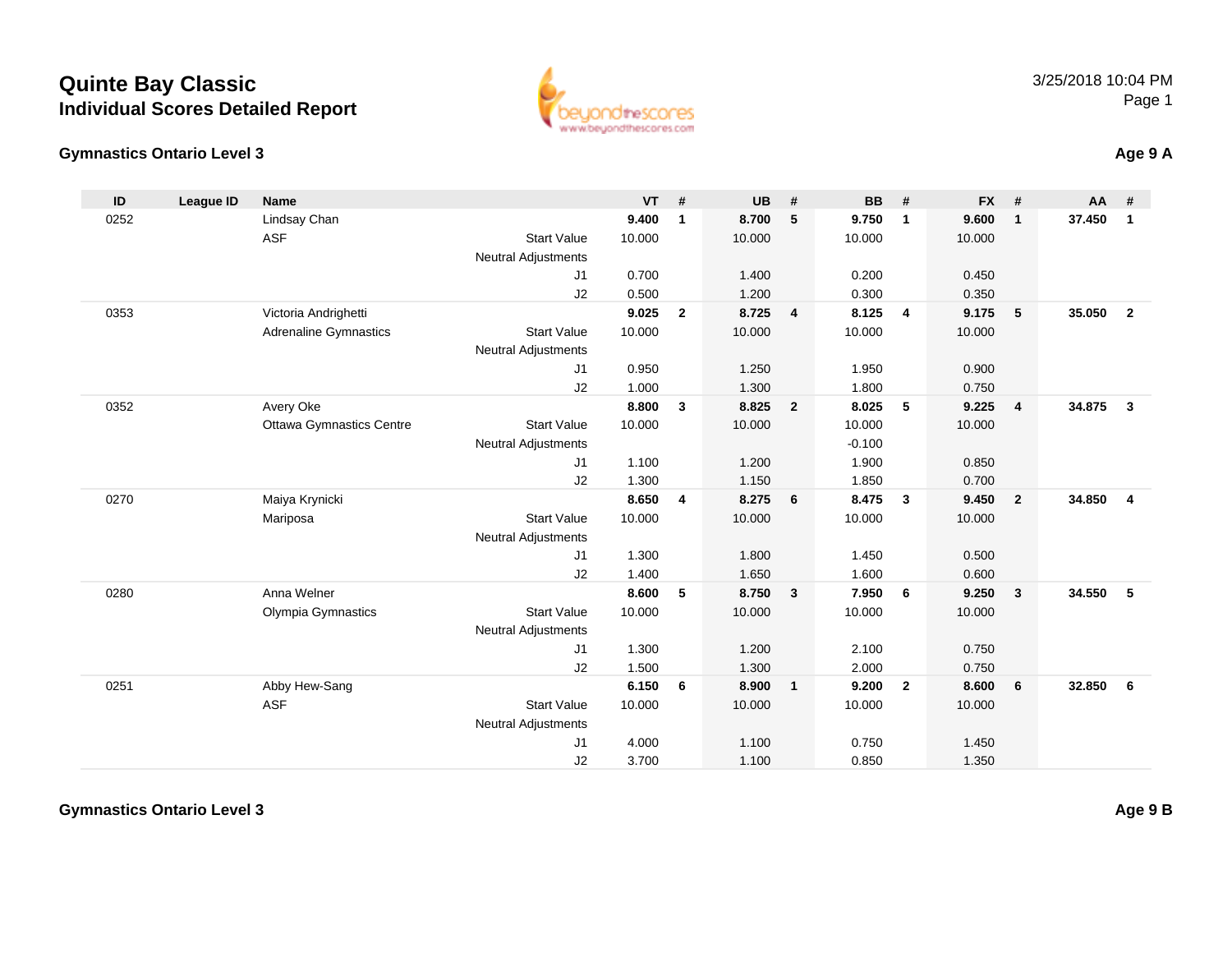

| ID   | League ID | <b>Name</b>                     |                            | $VT$ # |                          | <b>UB</b> | #                        | <b>BB</b> | #                        | FX #   |                          | <b>AA</b> | #                       |
|------|-----------|---------------------------------|----------------------------|--------|--------------------------|-----------|--------------------------|-----------|--------------------------|--------|--------------------------|-----------|-------------------------|
| 0269 |           | Reilynn Oevering                |                            | X.XXX  | $\overline{\phantom{a}}$ | X.XXX     | $\overline{\phantom{a}}$ | X.XXX     | $\overline{\phantom{a}}$ | X.XXX  | $\overline{\phantom{a}}$ | 0.000     | --                      |
| 0327 |           | Rain He                         |                            | 8.900  | $\mathbf{3}$             | 9.375     | $\mathbf{1}$             | 9.425     | $\overline{1}$           | 9.575  | $\overline{1}$           | 37.275    | $\overline{1}$          |
|      |           | <b>ASF</b>                      | <b>Start Value</b>         | 10.000 |                          | 10.000    |                          | 10.000    |                          | 10.000 |                          |           |                         |
|      |           |                                 | <b>Neutral Adjustments</b> |        |                          |           |                          |           |                          |        |                          |           |                         |
|      |           |                                 | J1                         | 1.000  |                          | 0.650     |                          | 0.550     |                          | 0.400  |                          |           |                         |
|      |           |                                 | J2                         | 1.200  |                          | 0.600     |                          | 0.600     |                          | 0.450  |                          |           |                         |
| 0115 |           | Katherine Varney                |                            | 9.150  | $\mathbf{2}$             | 8.825     | 3                        | 8.825     | $\overline{2}$           | 9.475  | $\overline{\mathbf{2}}$  | 36.275    | $\overline{\mathbf{2}}$ |
|      |           | <b>Ottawa Gymnastics Centre</b> | <b>Start Value</b>         | 10.000 |                          | 10.000    |                          | 10.000    |                          | 10.000 |                          |           |                         |
|      |           |                                 | <b>Neutral Adjustments</b> |        |                          |           |                          |           |                          |        |                          |           |                         |
|      |           |                                 | J1                         | 0.800  |                          | 1.250     |                          | 1.100     |                          | 0.550  |                          |           |                         |
|      |           |                                 | J2                         | 0.900  |                          | 1.100     |                          | 1.250     |                          | 0.500  |                          |           |                         |
| 0060 |           | Kira Hunter                     |                            | 8.750  | 4                        | 9.000     | $\overline{2}$           | 8.750     | $\overline{\mathbf{3}}$  | 9.400  | $\overline{\mathbf{3}}$  | 35.900    | $\mathbf{3}$            |
|      |           | Corona Competitive              | <b>Start Value</b>         | 10.000 |                          | 10.000    |                          | 10.000    |                          | 10.000 |                          |           |                         |
|      |           |                                 | Neutral Adjustments        |        |                          |           |                          |           |                          |        |                          |           |                         |
|      |           |                                 | J1                         | 1.200  |                          | 0.900     |                          | 1.300     |                          | 0.700  |                          |           |                         |
|      |           |                                 | J2                         | 1.300  |                          | 1.100     |                          | 1.200     |                          | 0.500  |                          |           |                         |
| 0120 |           | Ella House                      |                            | 9.275  | $\overline{1}$           | 8.525     | 5                        | 8.425     | 5                        | 9.475  | $\overline{\mathbf{2}}$  | 35.700    | $\overline{\mathbf{4}}$ |
|      |           | <b>Ottawa Gymnastics Centre</b> | <b>Start Value</b>         | 10.000 |                          | 10.000    |                          | 10.000    |                          | 10.000 |                          |           |                         |
|      |           |                                 | <b>Neutral Adjustments</b> |        |                          |           |                          |           |                          |        |                          |           |                         |
|      |           |                                 | J1                         | 0.750  |                          | 1.400     |                          | 1.650     |                          | 0.600  |                          |           |                         |
|      |           |                                 | J2                         | 0.700  |                          | 1.550     |                          | 1.500     |                          | 0.450  |                          |           |                         |
| 0059 |           | Sarah Poirier                   |                            | 8.300  | 5                        | 8.775     | $\overline{4}$           | 8.450     | $\overline{4}$           | 8.925  | $\overline{4}$           | 34.450    | - 5                     |
|      |           | Corona Competitive              | <b>Start Value</b>         | 10.000 |                          | 10.000    |                          | 10.000    |                          | 10.000 |                          |           |                         |
|      |           |                                 | <b>Neutral Adjustments</b> |        |                          |           |                          |           |                          |        |                          |           |                         |
|      |           |                                 | J <sub>1</sub>             | 1.600  |                          | 1.200     |                          | 1.600     |                          | 1.100  |                          |           |                         |
|      |           |                                 | J <sub>2</sub>             | 1.800  |                          | 1.250     |                          | 1.500     |                          | 1.050  |                          |           |                         |

### **Gymnastics Ontario Level 3**

| ID   | League ID | <b>Name</b>                  |                            | <b>VT</b> | # | <b>UB</b> | #   | <b>BB</b> | # | $FX$ # |     | AA     | -#                      |
|------|-----------|------------------------------|----------------------------|-----------|---|-----------|-----|-----------|---|--------|-----|--------|-------------------------|
| 0322 | P5646660  | Chiara D'Antonio             |                            | 8.750     | 5 | 8.525     | - 6 | 9.150     |   | 9.675  |     | 36.100 |                         |
|      |           | <b>Adrenaline Gymnastics</b> | <b>Start Value</b>         | 10.000    |   | 10.000    |     | 10.000    |   | 10.000 |     |        |                         |
|      |           |                              | <b>Neutral Adjustments</b> |           |   |           |     |           |   |        |     |        |                         |
|      |           |                              | J1                         | 1.200     |   | 1.450     |     | 0.800     |   | 0.350  |     |        |                         |
|      |           |                              | J2                         | 1.300     |   | 1.500     |     | 0.900     |   | 0.300  |     |        |                         |
| 0104 |           | <b>Audrey Sirnik</b>         |                            | 9.000     | 3 | 8.825 4   |     | 8.550     | 5 | 9.475  | - 3 | 35.850 | $\overline{\mathbf{2}}$ |
|      |           | Olympia Gymnastics           | <b>Start Value</b>         | 10.000    |   | 10.000    |     | 10.000    |   | 10.000 |     |        |                         |
|      |           |                              | <b>Neutral Adjustments</b> |           |   |           |     |           |   |        |     |        |                         |

**Age 10 A**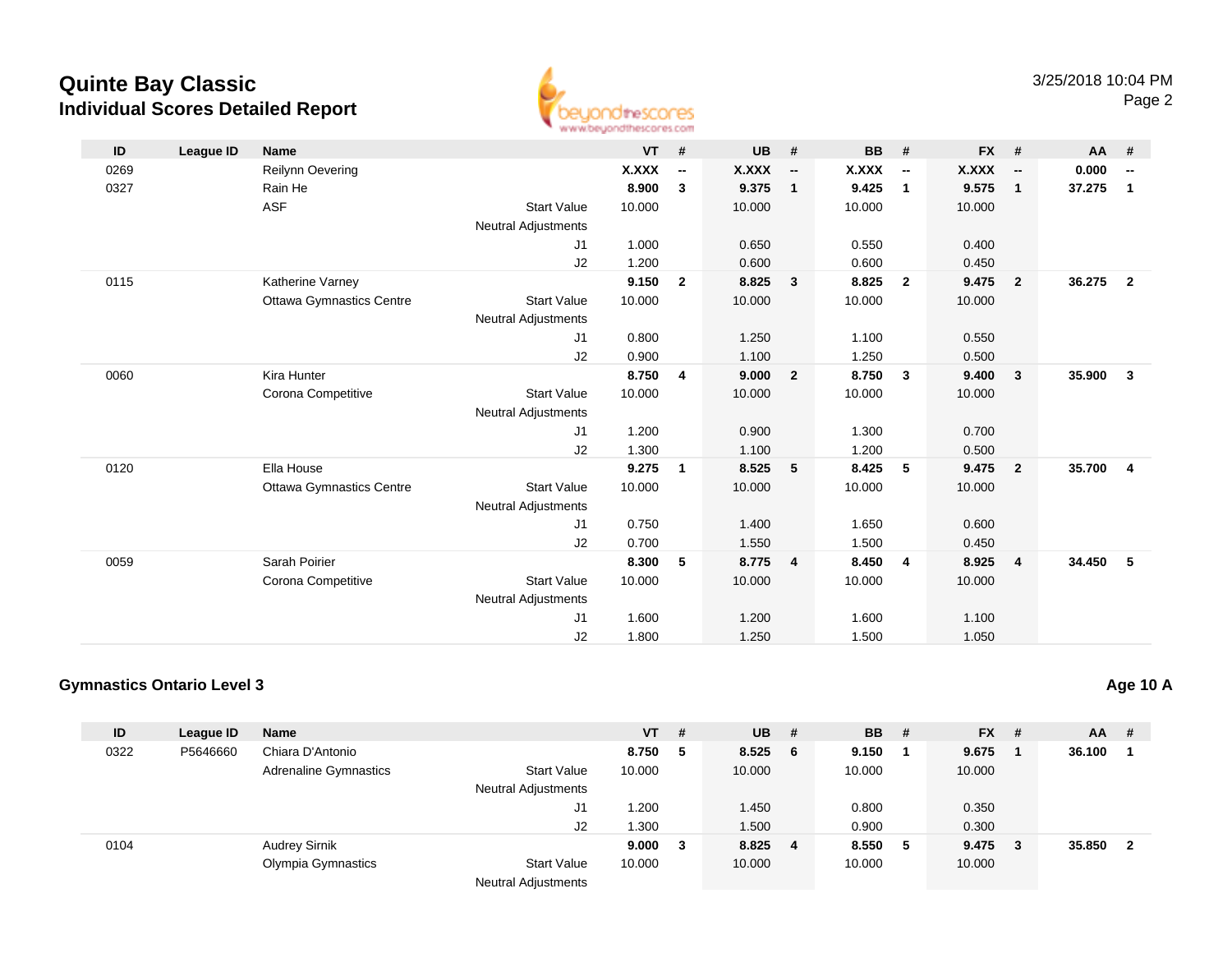

|      |                                 | J1                         | 1.000  |                | 1.150  |                          | 1.550    |                         | 0.450        |                          |          |                         |
|------|---------------------------------|----------------------------|--------|----------------|--------|--------------------------|----------|-------------------------|--------------|--------------------------|----------|-------------------------|
|      |                                 | J2                         | 1.000  |                | 1.200  |                          | 1.350    |                         | 0.600        |                          |          |                         |
| 0340 | <b>Isabelle Franca</b>          |                            | 8.725  | 6              | 8.625  | 5                        | 8.900    | $\overline{\mathbf{2}}$ | 9.300        | $\overline{4}$           | 35.550   | $\overline{\mathbf{3}}$ |
|      | <b>ASF</b>                      | <b>Start Value</b>         | 10.000 |                | 10.000 |                          | 10.000   |                         | 10.000       |                          |          |                         |
|      |                                 | <b>Neutral Adjustments</b> |        |                |        |                          |          |                         |              |                          |          |                         |
|      |                                 | J1                         | 1.350  |                | 1.300  |                          | 1.000    |                         | 0.750        |                          |          |                         |
|      |                                 | J2                         | 1.200  |                | 1.450  |                          | 1.200    |                         | 0.650        |                          |          |                         |
| 0165 | Jorja Boldt                     |                            | 8.450  | 8              | 8.500  | $\overline{7}$           | 8.875    | $\mathbf{3}$            | 9.475        | $\overline{\mathbf{3}}$  | 35.300   | $\overline{4}$          |
|      | Quinte Bay                      | <b>Start Value</b>         | 10.000 |                | 10.000 |                          | 10.000   |                         | 10.000       |                          |          |                         |
|      |                                 | <b>Neutral Adjustments</b> |        |                |        |                          |          |                         |              |                          |          |                         |
|      |                                 | J1                         | 1.600  |                | 1.600  |                          | 1.200    |                         | 0.500        |                          |          |                         |
|      |                                 | J2                         | 1.500  |                | 1.400  |                          | 1.050    |                         | 0.550        |                          |          |                         |
| 0094 | Ruby Purdy-Stevenson            |                            | 8.650  | $\overline{7}$ | 8.975  | $\overline{\phantom{a}}$ | 8.050    | $6\overline{6}$         | 9.575        | $\overline{\mathbf{2}}$  | 35.250   | 5                       |
|      | Mariposa                        | <b>Start Value</b>         | 10.000 |                | 10.000 |                          | 10.000   |                         | 10.000       |                          |          |                         |
|      |                                 | <b>Neutral Adjustments</b> |        |                |        |                          |          |                         |              |                          |          |                         |
|      |                                 | J1                         | 1.300  |                | 0.950  |                          | 2.000    |                         | 0.400        |                          |          |                         |
|      |                                 | J2                         | 1.400  |                | 1.100  |                          | 1.900    |                         | 0.450        |                          |          |                         |
| 0047 | <b>Brooke Revitt</b>            |                            | 9.100  | $\mathbf{1}$   | 8.850  | $\mathbf{3}$             | 7.975    | $\overline{7}$          | 9.150        | 5                        | 35.075 6 |                         |
|      | Corona Competitive              | <b>Start Value</b>         | 10.000 |                | 10.000 |                          | 10.000   |                         | 10.000       |                          |          |                         |
|      |                                 | <b>Neutral Adjustments</b> |        |                |        |                          |          |                         |              |                          |          |                         |
|      |                                 | J1                         | 0.900  |                | 1.250  |                          | 1.950    |                         | 0.850        |                          |          |                         |
|      |                                 | J2                         | 0.900  |                | 1.050  |                          | 2.100    |                         | 0.850        |                          |          |                         |
| 0095 | Autumn Prior                    |                            | 8.825  | 4              | 7.325  | $\overline{\mathbf{8}}$  | 7.500    | $\overline{\mathbf{8}}$ | 9.575        | $\overline{\mathbf{2}}$  | 33.225   | $\overline{7}$          |
|      | Mariposa                        | <b>Start Value</b>         | 10.000 |                | 10.000 |                          | 10.000   |                         | 10.000       |                          |          |                         |
|      |                                 | <b>Neutral Adjustments</b> |        |                |        |                          | $-0.100$ |                         |              |                          |          |                         |
|      |                                 | J1                         | 1.250  |                | 2.750  |                          | 2.300    |                         | 0.450        |                          |          |                         |
|      |                                 | J2                         | 1.100  |                | 2.600  |                          | 2.500    |                         | 0.400        |                          |          |                         |
| 0108 | Eva McEwen                      |                            | 9.025  | $\mathbf{2}$   | 8.950  | $\overline{2}$           | 8.750    | $\overline{4}$          | <b>X.XXX</b> | $\overline{\phantom{a}}$ | 26.725   | 8                       |
|      | <b>Ottawa Gymnastics Centre</b> | <b>Start Value</b>         | 10.000 |                | 10.000 |                          | 10.000   |                         |              |                          |          |                         |
|      |                                 | <b>Neutral Adjustments</b> |        |                |        |                          |          |                         |              |                          |          |                         |
|      |                                 | J1                         | 0.950  |                | 1.150  |                          | 1.200    |                         |              |                          |          |                         |
|      |                                 | J2                         | 1.000  |                | 0.950  |                          | 1.300    |                         |              |                          |          |                         |
|      |                                 |                            |        |                |        |                          |          |                         |              |                          |          |                         |

#### **Gymnastics Ontario Level 3**

**ID League ID Name VT # UB # BB # FX # AA #** 0350 Cadence Skimming **9.000 <sup>1</sup> 9.175 <sup>1</sup> 8.850 <sup>2</sup> 9.525 <sup>1</sup> 36.550 <sup>1</sup>** Adrenaline Gymnastics Start Valuee 10.000 10.000 10.000 10.000 Neutral Adjustments

**Age 10 B**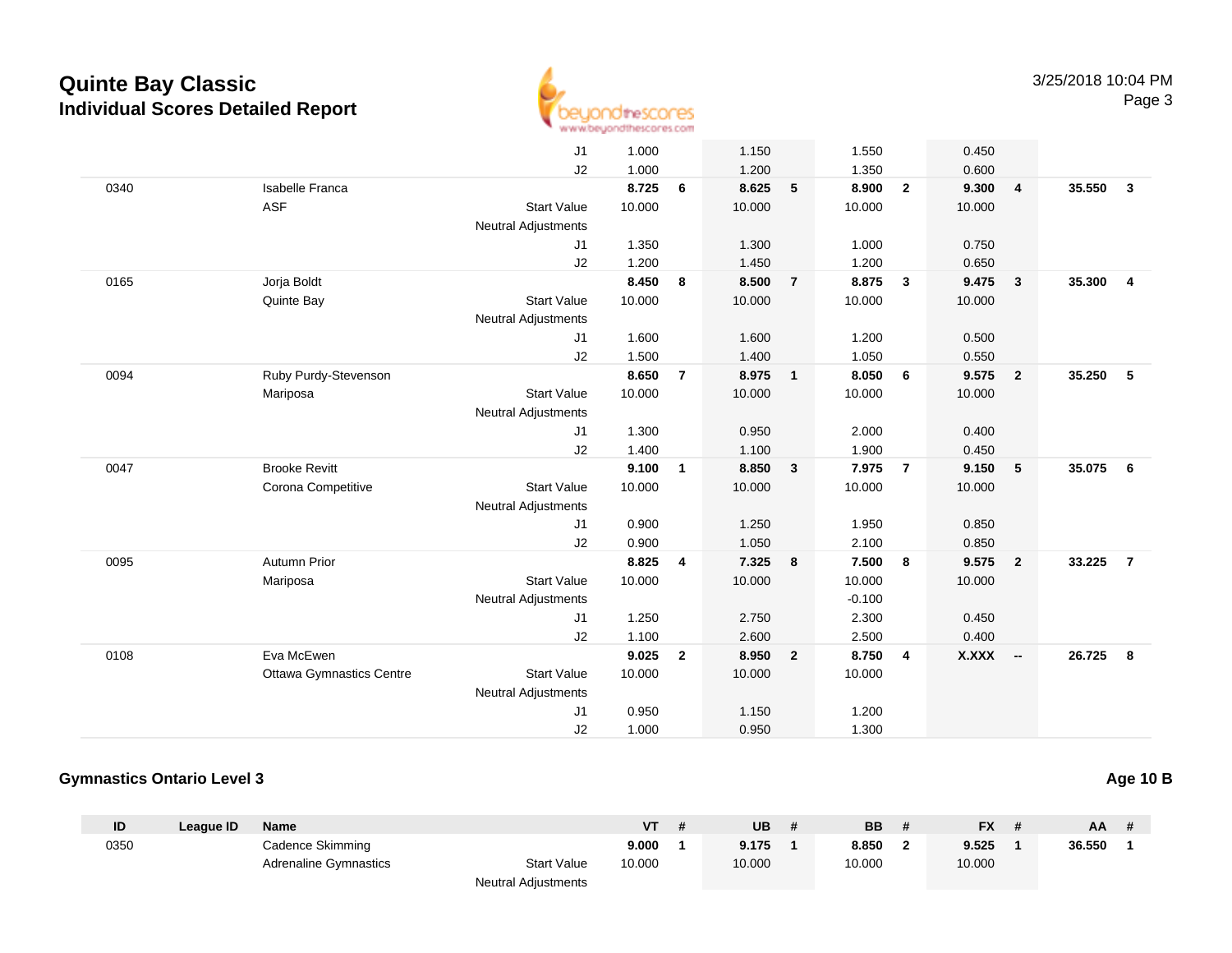

|      |                                 | J <sub>1</sub>             | 1.200  |                | 0.850  |                 | 1.200  |                | 0.450  |                 |        |                         |
|------|---------------------------------|----------------------------|--------|----------------|--------|-----------------|--------|----------------|--------|-----------------|--------|-------------------------|
|      |                                 | J2                         | 0.800  |                | 0.800  |                 | 1.100  |                | 0.500  |                 |        |                         |
| 0113 | Abigail Clark                   |                            | 8.700  | 3              | 9.075  | $\overline{2}$  | 9.350  | $\overline{1}$ | 9.400  | $\mathbf{3}$    | 36.525 | $\overline{2}$          |
|      | <b>Ottawa Gymnastics Centre</b> | <b>Start Value</b>         | 10.000 |                | 10.000 |                 | 10.000 |                | 10.000 |                 |        |                         |
|      |                                 | <b>Neutral Adjustments</b> |        |                |        |                 |        |                |        |                 |        |                         |
|      |                                 | J1                         | 1.200  |                | 0.950  |                 | 0.650  |                | 0.500  |                 |        |                         |
|      |                                 | J <sub>2</sub>             | 1.400  |                | 0.900  |                 | 0.650  |                | 0.700  |                 |        |                         |
| 0189 | Alexa Proulx                    |                            | 8.950  | $\overline{2}$ | 9.050  | $\mathbf{3}$    | 8.825  | $\mathbf{3}$   | 9.475  | $\overline{2}$  | 36,300 | $\mathbf{3}$            |
|      | Quinte Bay                      | <b>Start Value</b>         | 10.000 |                | 10.000 |                 | 10.000 |                | 10.000 |                 |        |                         |
|      |                                 | <b>Neutral Adjustments</b> |        |                |        |                 |        |                |        |                 |        |                         |
|      |                                 | J1                         | 1.000  |                | 0.900  |                 | 1.100  |                | 0.600  |                 |        |                         |
|      |                                 | J2                         | 1.100  |                | 1.000  |                 | 1.250  |                | 0.450  |                 |        |                         |
| 0065 | Maya Chamoun                    |                            | 8.600  | 4              | 8.250  | $\overline{4}$  | 7.900  | 6              | 9.250  | $\overline{4}$  | 34.000 | $\overline{\mathbf{4}}$ |
|      | Corona Competitive              | <b>Start Value</b>         | 10.000 |                | 10.000 |                 | 10.000 |                | 10.000 |                 |        |                         |
|      |                                 | <b>Neutral Adjustments</b> |        |                |        |                 |        |                |        |                 |        |                         |
|      |                                 | J <sub>1</sub>             | 1.400  |                | 1.800  |                 | 2.000  |                | 0.700  |                 |        |                         |
|      |                                 | J2                         | 1.400  |                | 1.700  |                 | 2.200  |                | 0.800  |                 |        |                         |
| 0058 | Tessa Hutchinson                |                            | 8.350  | 6              | 7.875  | $5\phantom{.0}$ | 8.600  | $\overline{4}$ | 8.900  | $5\phantom{.0}$ | 33.725 | 5                       |
|      | Corona Competitive              | <b>Start Value</b>         | 10.000 |                | 10.000 |                 | 10.000 |                | 10.000 |                 |        |                         |
|      |                                 | <b>Neutral Adjustments</b> |        |                |        |                 |        |                |        |                 |        |                         |
|      |                                 | J1                         | 1.600  |                | 2.100  |                 | 1.400  |                | 1.150  |                 |        |                         |
|      |                                 | J2                         | 1.700  |                | 2.150  |                 | 1.400  |                | 1.050  |                 |        |                         |
| 0173 | <b>Claire Farkas</b>            |                            | 8.200  | $\overline{7}$ | 7.225  | $\overline{7}$  | 7.925  | 5              | 8.675  | 6               | 32.025 | 6                       |
|      | Quinte Bay                      | <b>Start Value</b>         | 10.000 |                | 10.000 |                 | 10.000 |                | 10.000 |                 |        |                         |
|      |                                 | <b>Neutral Adjustments</b> |        |                |        |                 |        |                |        |                 |        |                         |
|      |                                 | J <sub>1</sub>             | 1.800  |                | 2.800  |                 | 2.050  |                | 1.300  |                 |        |                         |
|      |                                 | J2                         | 1.800  |                | 2.750  |                 | 2.100  |                | 1.350  |                 |        |                         |
| 0105 | <b>Charlotte Gordon</b>         |                            | 8.450  | 5              | 7.825  | 6               | 7.500  | $\overline{7}$ | 7.550  | $\overline{7}$  | 31.325 | $\overline{7}$          |
|      | Olympia Gymnastics              | <b>Start Value</b>         | 10.000 |                | 10.000 |                 | 10.000 |                | 10.000 |                 |        |                         |
|      |                                 | <b>Neutral Adjustments</b> |        |                |        |                 |        |                |        |                 |        |                         |
|      |                                 | J1                         | 1.700  |                | 2.300  |                 | 2.600  |                | 2.600  |                 |        |                         |
|      |                                 | J2                         | 1.400  |                | 2.050  |                 | 2.400  |                | 2.300  |                 |        |                         |
|      |                                 |                            |        |                |        |                 |        |                |        |                 |        |                         |

#### **Gymnastics Ontario Level 3**

**ID League ID Name VT # UB # BB # FX # AA #** 0141 Julia Teng **9.100 <sup>1</sup> 9.250 <sup>3</sup> 9.375 <sup>1</sup> 9.700 <sup>2</sup> 37.425 <sup>1</sup>** Pickering Athletic Centre Start Value 10.000 10.000 10.000 10.000 Neutral Adjustments

**Age 10 C**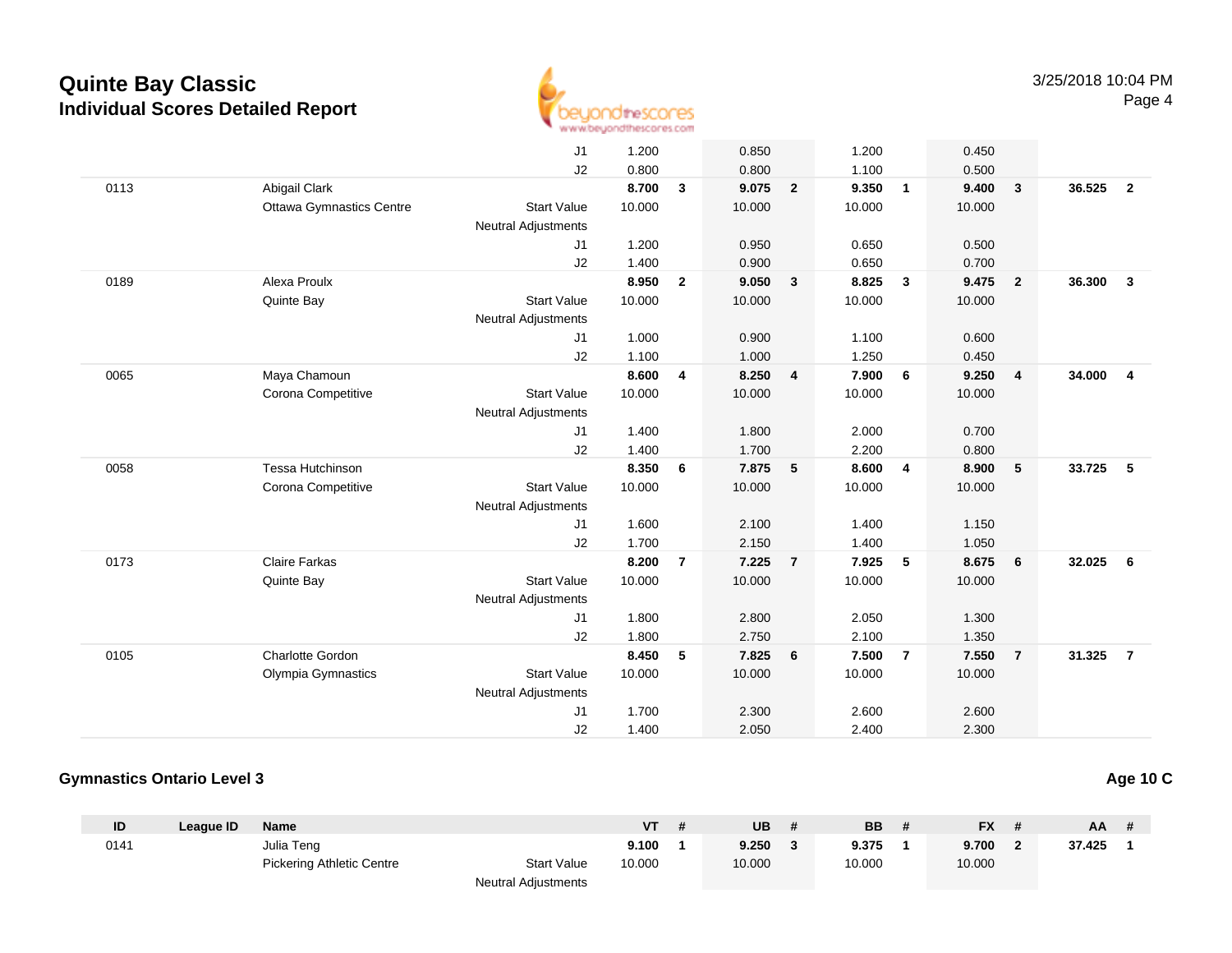

|      |                                  | J1                         | 0.800  |                | 0.650    |                         | 0.650  |                         | 0.300  |                |        |                         |
|------|----------------------------------|----------------------------|--------|----------------|----------|-------------------------|--------|-------------------------|--------|----------------|--------|-------------------------|
|      |                                  | J2                         | 1.000  |                | 0.850    |                         | 0.600  |                         | 0.300  |                |        |                         |
| 0021 | Nikki Tulk                       |                            | 8.950  | 3              | 9.350    | $\overline{2}$          | 9.200  | $\overline{2}$          | 9.525  | $\overline{4}$ | 37.025 | $\overline{2}$          |
|      | <b>Lindsay Gymnastics Centre</b> | <b>Start Value</b>         | 10.000 |                | 10.000   |                         | 10.000 |                         | 10.000 |                |        |                         |
|      |                                  | <b>Neutral Adjustments</b> |        |                |          |                         |        |                         |        |                |        |                         |
|      |                                  | J1                         | 1.000  |                | 0.650    |                         | 0.750  |                         | 0.450  |                |        |                         |
|      |                                  | J2                         | 1.100  |                | 0.650    |                         | 0.850  |                         | 0.500  |                |        |                         |
| 0111 | Olivia Coe                       |                            | 9.050  | $\mathbf{2}$   | 8.650    | 6                       | 8.900  | $\overline{4}$          | 9.725  | $\overline{1}$ | 36.325 | $\mathbf{3}$            |
|      | <b>Ottawa Gymnastics Centre</b>  | <b>Start Value</b>         | 10.000 |                | 10.000   |                         | 10.000 |                         | 10.000 |                |        |                         |
|      |                                  | <b>Neutral Adjustments</b> |        |                |          |                         |        |                         |        |                |        |                         |
|      |                                  | J1                         | 0.900  |                | 1.300    |                         | 1.100  |                         | 0.300  |                |        |                         |
|      |                                  | J2                         | 1.000  |                | 1.400    |                         | 1.100  |                         | 0.250  |                |        |                         |
| 0295 | Juliette Cerny                   |                            | 9.050  | $\mathbf{2}$   | 9.050    | $\overline{\mathbf{4}}$ | 9.075  | $\overline{\mathbf{3}}$ | 9.100  | 6              | 36.275 | $\overline{\mathbf{4}}$ |
|      | <b>Adrenaline Gymnastics</b>     | <b>Start Value</b>         | 10.000 |                | 10.000   |                         | 10.000 |                         | 10.000 |                |        |                         |
|      |                                  | <b>Neutral Adjustments</b> |        |                |          |                         |        |                         |        |                |        |                         |
|      |                                  | J1                         | 1.000  |                | 1.000    |                         | 0.950  |                         | 0.900  |                |        |                         |
|      |                                  | J2                         | 0.900  |                | 0.900    |                         | 0.900  |                         | 0.900  |                |        |                         |
| 0093 | Jessica Noganosh                 |                            | 8.650  | 5              | 9.425    | $\overline{\mathbf{1}}$ | 8.225  | 6                       | 9.550  | $\mathbf{3}$   | 35.850 | 5                       |
|      | Mariposa                         | <b>Start Value</b>         | 10.000 |                | 10.000   |                         | 10.000 |                         | 10.000 |                |        |                         |
|      |                                  | <b>Neutral Adjustments</b> |        |                |          |                         |        |                         |        |                |        |                         |
|      |                                  | J1                         | 1.400  |                | 0.550    |                         | 1.750  |                         | 0.500  |                |        |                         |
|      |                                  | J2                         | 1.300  |                | 0.600    |                         | 1.800  |                         | 0.400  |                |        |                         |
| 0325 | Sasha Pasceri                    |                            | 8.850  | 4              | 8.950    | 5                       | 8.075  | $\overline{7}$          | 9.400  | 5              | 35.275 | - 6                     |
|      | Adrenaline Gymnastics            | <b>Start Value</b>         | 10.000 |                | 10.000   |                         | 10.000 |                         | 10.000 |                |        |                         |
|      |                                  | <b>Neutral Adjustments</b> |        |                |          |                         |        |                         |        |                |        |                         |
|      |                                  | J1                         | 1.300  |                | 1.000    |                         | 1.850  |                         | 0.650  |                |        |                         |
|      |                                  | J2                         | 1.000  |                | 1.100    |                         | 2.000  |                         | 0.550  |                |        |                         |
| 0196 | Sarah Walters                    |                            | 8.350  | 6              | 8.525    | $\overline{7}$          | 8.475  | $\sqrt{5}$              | 8.700  | 8              | 34.050 | $\overline{7}$          |
|      | Quinte Bay                       | <b>Start Value</b>         | 10.000 |                | 10.000   |                         | 10.000 |                         | 10.000 |                |        |                         |
|      |                                  | <b>Neutral Adjustments</b> |        |                | $-0.300$ |                         |        |                         |        |                |        |                         |
|      |                                  | J1                         | 1.600  |                | 1.100    |                         | 1.650  |                         | 1.450  |                |        |                         |
|      |                                  | J2                         | 1.700  |                | 1.250    |                         | 1.400  |                         | 1.150  |                |        |                         |
| 0308 | Ciara Gannon-Day                 |                            | 8.300  | $\overline{7}$ | 8.200    | 8                       | 7.925  | 8                       | 8.850  | $\overline{7}$ | 33.275 | 8                       |
|      | Corona Competitive               | <b>Start Value</b>         | 10.000 |                | 10.000   |                         | 10.000 |                         | 10.000 |                |        |                         |
|      |                                  | <b>Neutral Adjustments</b> |        |                |          |                         |        |                         |        |                |        |                         |
|      |                                  | J <sub>1</sub>             | 1.700  |                | 1.850    |                         | 2.150  |                         | 1.050  |                |        |                         |
|      |                                  | J2                         | 1.700  |                | 1.750    |                         | 2.000  |                         | 1.250  |                |        |                         |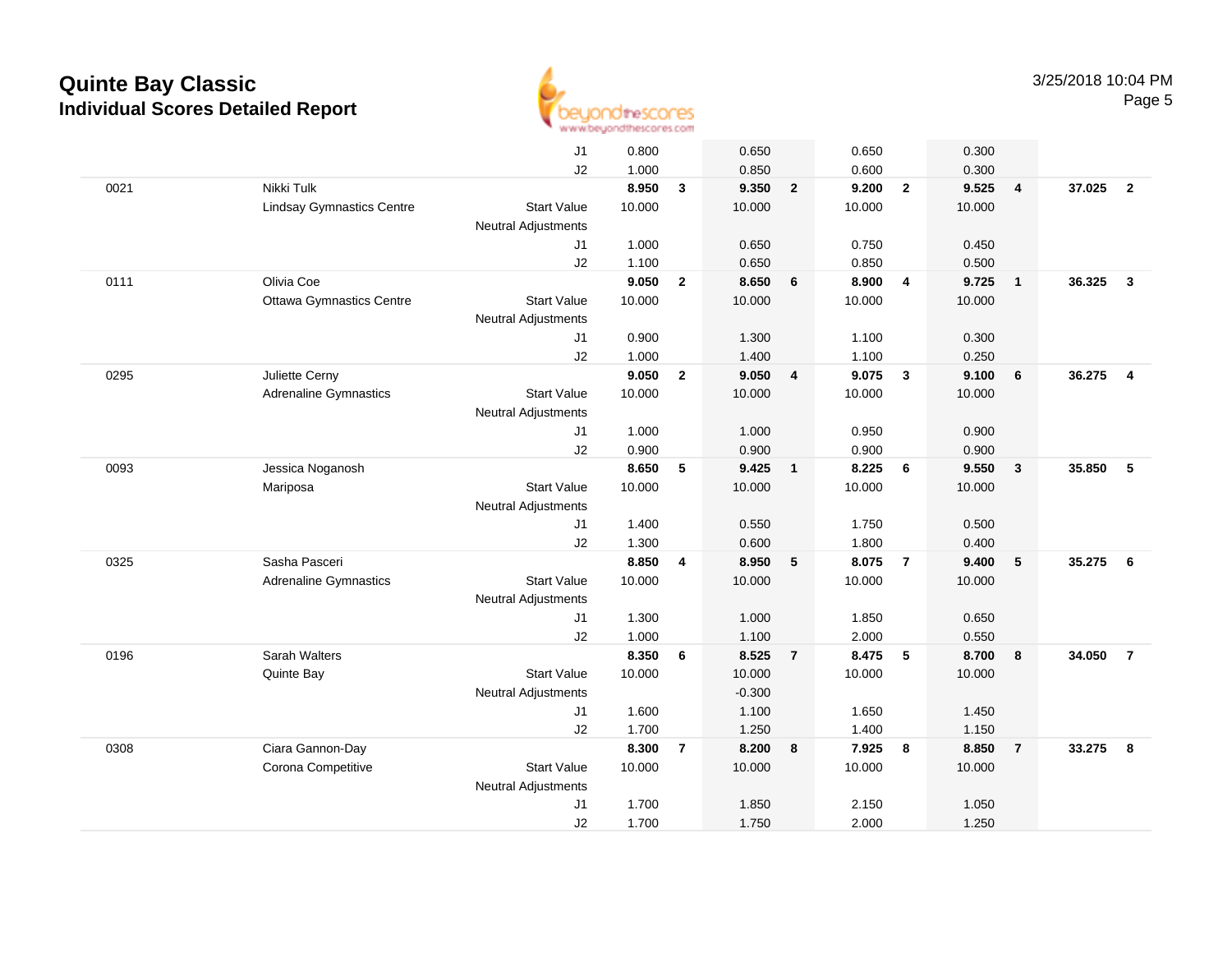#### **Gymnastics Ontario Level 3**

| ID   | <b>League ID</b> | <b>Name</b>                     |                            | <b>VT</b> | #            | <b>UB</b> | #                       | <b>BB</b> | #                       | <b>FX</b> | #                       | AA     | #              |
|------|------------------|---------------------------------|----------------------------|-----------|--------------|-----------|-------------------------|-----------|-------------------------|-----------|-------------------------|--------|----------------|
| 0323 |                  | Julia Mancuso                   |                            | 8.800     | $\mathbf{1}$ | 9.200     | $\mathbf{3}$            | 9.200     | $\mathbf{1}$            | 9.350     | 3                       | 36.550 | $\mathbf{1}$   |
|      |                  | <b>Adrenaline Gymnastics</b>    | <b>Start Value</b>         | 10.000    |              | 10.000    |                         | 10.000    |                         | 10.000    |                         |        |                |
|      |                  |                                 | <b>Neutral Adjustments</b> |           |              |           |                         |           |                         |           |                         |        |                |
|      |                  |                                 | J <sub>1</sub>             | 1.100     |              | 0.850     |                         | 0.700     |                         | 0.650     |                         |        |                |
|      |                  |                                 | J2                         | 1.300     |              | 0.750     |                         | 0.900     |                         | 0.650     |                         |        |                |
| 0332 |                  | Lily-Rose Fitzgerald            |                            | 8.700     | 4            | 9.375     | $\overline{2}$          | 8.875     | $\mathbf{3}$            | 9.550     | $\overline{1}$          | 36.500 | $\overline{2}$ |
|      |                  | <b>Ottawa Gymnastics Centre</b> | <b>Start Value</b>         | 10.000    |              | 10.000    |                         | 10.000    |                         | 10.000    |                         |        |                |
|      |                  |                                 | <b>Neutral Adjustments</b> |           |              |           |                         |           |                         |           |                         |        |                |
|      |                  |                                 | J <sub>1</sub>             | 1.200     |              | 0.650     |                         | 1.050     |                         | 0.400     |                         |        |                |
|      |                  |                                 | J2                         | 1.400     |              | 0.600     |                         | 1.200     |                         | 0.500     |                         |        |                |
| 0191 |                  | Naomi Rainville                 |                            | 8.725     | 3            | 8.800     | 5                       | 8.925     | $\overline{2}$          | 9.425     | $\overline{2}$          | 35.875 | $\mathbf{3}$   |
|      |                  | Quinte Bay                      | <b>Start Value</b>         | 10.000    |              | 10.000    |                         | 10.000    |                         | 10.000    |                         |        |                |
|      |                  |                                 | <b>Neutral Adjustments</b> |           |              |           |                         |           |                         |           |                         |        |                |
|      |                  |                                 | J <sub>1</sub>             | 1.250     |              | 1.200     |                         | 1.150     |                         | 0.600     |                         |        |                |
|      |                  |                                 | J2                         | 1.300     |              | 1.200     |                         | 1.000     |                         | 0.550     |                         |        |                |
| 0278 |                  | Sara Ruso                       |                            | 8.500     | 6            | 9.475     | $\overline{\mathbf{1}}$ | 8.750     | ${\bf 5}$               | 9.000     | $6\phantom{1}6$         | 35.725 | $\overline{4}$ |
|      |                  | <b>Adrenaline Gymnastics</b>    | <b>Start Value</b>         | 10.000    |              | 10.000    |                         | 10.000    |                         | 10.000    |                         |        |                |
|      |                  |                                 | <b>Neutral Adjustments</b> |           |              |           |                         |           |                         |           |                         |        |                |
|      |                  |                                 | J <sub>1</sub>             | 1.400     |              | 0.500     |                         | 1.200     |                         | 0.900     |                         |        |                |
|      |                  |                                 | J2                         | 1.600     |              | 0.550     |                         | 1.300     |                         | 1.100     |                         |        |                |
| 0274 |                  | Jacqueline Aubin                |                            | 8.650     | 5            | 8.625     | 6                       | 8.825     | $\overline{\mathbf{4}}$ | 9.350     | $\overline{\mathbf{3}}$ | 35.450 | 5              |
|      |                  | Corona Competitive              | <b>Start Value</b>         | 10.000    |              | 10.000    |                         | 10.000    |                         | 10.000    |                         |        |                |
|      |                  |                                 | <b>Neutral Adjustments</b> |           |              |           |                         |           |                         |           |                         |        |                |
|      |                  |                                 | J <sub>1</sub>             | 1.400     |              | 1.400     |                         | 1.100     |                         | 0.700     |                         |        |                |
|      |                  |                                 | J2                         | 1.300     |              | 1.350     |                         | 1.250     |                         | 0.600     |                         |        |                |
| 0169 |                  | Katie-Lynn Carman               |                            | 8.775     | $\mathbf{2}$ | 8.900     | $\overline{4}$          | 8.375     | $\overline{7}$          | 9.150     | 5                       | 35.200 | 6              |
|      |                  | Quinte Bay                      | <b>Start Value</b>         | 10.000    |              | 10.000    |                         | 10.000    |                         | 10.000    |                         |        |                |
|      |                  |                                 | <b>Neutral Adjustments</b> |           |              |           |                         |           |                         |           |                         |        |                |
|      |                  |                                 | J <sub>1</sub>             | 1.150     |              | 1.100     |                         | 1.650     |                         | 0.800     |                         |        |                |
|      |                  |                                 | J2                         | 1.300     |              | 1.100     |                         | 1.600     |                         | 0.900     |                         |        |                |
| 0055 |                  | <b>Emilie Bouchard</b>          |                            | 8.650     | 5            | 8.175     | $\overline{7}$          | 8.575     | 6                       | 9.175     | $\overline{4}$          | 34.575 | $\overline{7}$ |
|      |                  | Corona Competitive              | <b>Start Value</b>         | 10.000    |              | 10.000    |                         | 10.000    |                         | 10.000    |                         |        |                |
|      |                  |                                 | <b>Neutral Adjustments</b> |           |              |           |                         |           |                         |           |                         |        |                |
|      |                  |                                 | J <sub>1</sub>             | 1.200     |              | 1.900     |                         | 1.450     |                         | 0.850     |                         |        |                |
|      |                  |                                 | J2                         | 1.500     |              | 1.750     |                         | 1.400     |                         | 0.800     |                         |        |                |

1.500 1.750 1.400 0.800



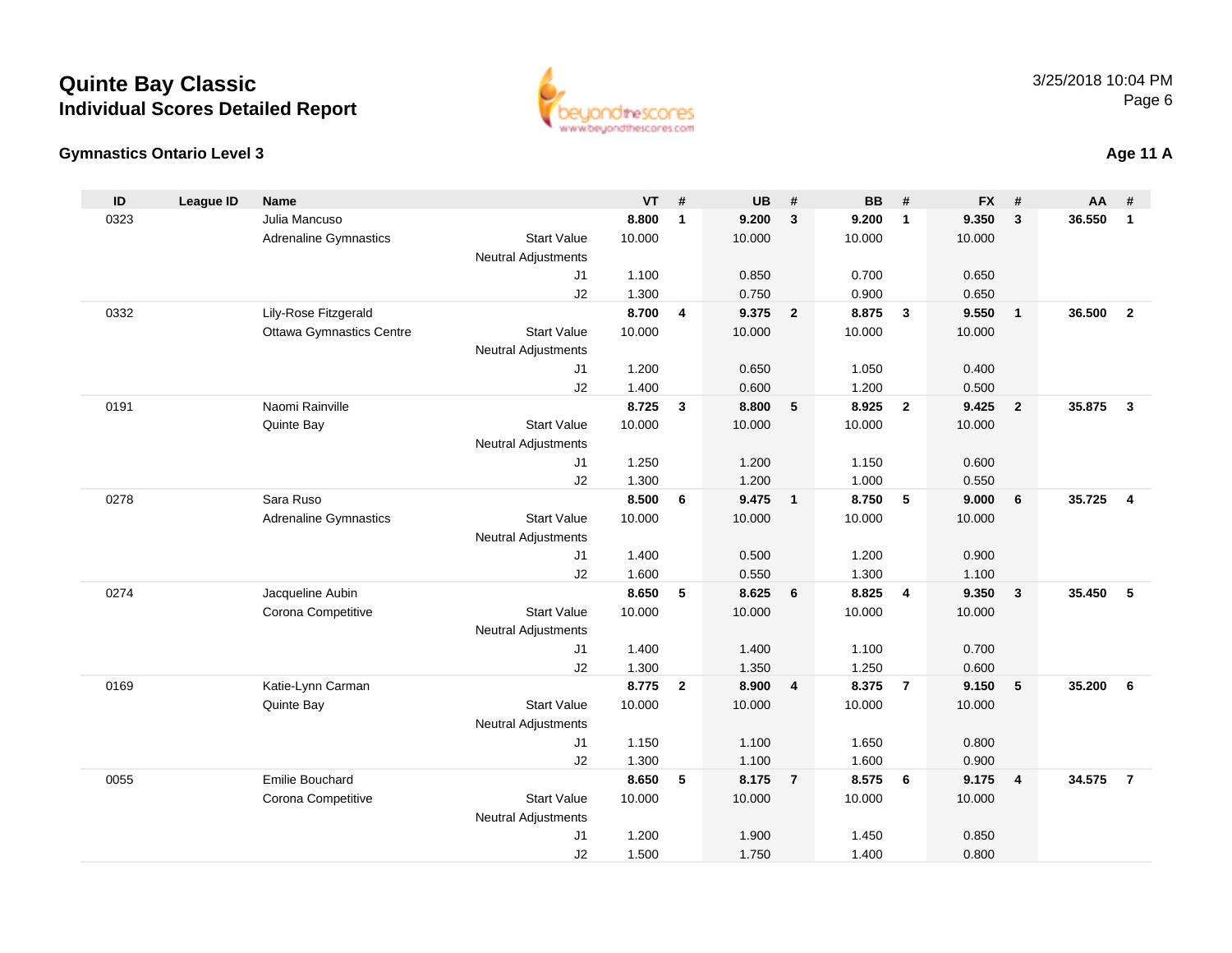

### **Gymnastics Ontario Level 3**

| ID   | <b>League ID</b> | <b>Name</b>                      |                            | <b>VT</b>       | #              | <b>UB</b>       | #                       | <b>BB</b>       | #                       | <b>FX</b>       | #                       | <b>AA</b> | #              |
|------|------------------|----------------------------------|----------------------------|-----------------|----------------|-----------------|-------------------------|-----------------|-------------------------|-----------------|-------------------------|-----------|----------------|
| 0143 |                  | Scoshia Tatham-Stevens           |                            | 9.000           | $\mathbf{1}$   | 9.200           | $\mathbf{1}$            | 9.475           | $\mathbf 1$             | 9.850           | $\mathbf{1}$            | 37.525    | $\mathbf{1}$   |
|      |                  | <b>Pickering Athletic Centre</b> | <b>Start Value</b>         | 10.000          |                | 10.000          |                         | 10.000          |                         | 10.000          |                         |           |                |
|      |                  |                                  | Neutral Adjustments        |                 |                |                 |                         |                 |                         |                 |                         |           |                |
|      |                  |                                  | J <sub>1</sub>             | 1.000           |                | 0.800           |                         | 0.450           |                         | 0.150           |                         |           |                |
|      |                  |                                  | J2                         | 1.000           |                | 0.800           |                         | 0.600           |                         | 0.150           |                         |           |                |
| 0049 |                  | Sarah Prabaharan                 |                            | 8.850           | 3              | 9.200           | $\overline{1}$          | 8.775           | 5                       | 9.600           | $\mathbf{3}$            | 36.425    | $\overline{2}$ |
|      |                  | Corona Competitive               | <b>Start Value</b>         | 10.000          |                | 10.000          |                         | 10.000          |                         | 10.000          |                         |           |                |
|      |                  |                                  | Neutral Adjustments        |                 |                |                 |                         |                 |                         |                 |                         |           |                |
|      |                  |                                  | J <sub>1</sub>             | 1.300           |                | 0.700           |                         | 1.150           |                         | 0.350           |                         |           |                |
|      |                  |                                  | J2                         | 1.000           |                | 0.900           |                         | 1.300           |                         | 0.450           |                         |           |                |
| 0347 |                  | Emilie Venne                     |                            | 8.900           | $\mathbf{2}$   | 8.900           | $\mathbf{3}$            | 9.000           | $\overline{2}$          | 9.550           | $\overline{\mathbf{4}}$ | 36.350    | $\overline{3}$ |
|      |                  | Corona Competitive               | <b>Start Value</b>         | 10.000          |                | 10.000          |                         | 10.000          |                         | 10.000          |                         |           |                |
|      |                  |                                  | <b>Neutral Adjustments</b> |                 |                |                 |                         |                 |                         |                 |                         |           |                |
|      |                  |                                  | J1                         | 1.000           |                | 1.000           |                         | 0.950           |                         | 0.400           |                         |           |                |
|      |                  |                                  | J2                         | 1.200           |                | 1.200           |                         | 1.050           |                         | 0.500           |                         |           |                |
| 0351 |                  | <b>Isabelle Carroll</b>          |                            | 8.450           | 6              | 9.000           | $\overline{2}$          | 8.775           | 5                       | 9.725           | $\overline{2}$          | 35.950    | $\overline{4}$ |
|      |                  | <b>Ottawa Gymnastics Centre</b>  | <b>Start Value</b>         | 10.000          |                | 10.000          |                         | 10.000          |                         | 10.000          |                         |           |                |
|      |                  |                                  | <b>Neutral Adjustments</b> |                 |                |                 |                         |                 |                         |                 |                         |           |                |
|      |                  |                                  | J <sub>1</sub>             | 1.500           |                | 1.000           |                         | 1.200           |                         | 0.300           |                         |           |                |
|      |                  |                                  | J2                         | 1.600           |                | 1.000           |                         | 1.250           |                         | 0.250           |                         |           |                |
| 0326 | P5646694         | Yana Sharma                      |                            | 8.500           | 5              | 9.200           | $\overline{\mathbf{1}}$ | 8.800           | $\overline{4}$          | 9.400           | 5                       | 35.900    | 5              |
|      |                  | <b>Adrenaline Gymnastics</b>     | <b>Start Value</b>         | 10.000          |                | 10.000          |                         | 10.000          |                         | 10.000          |                         |           |                |
|      |                  |                                  | <b>Neutral Adjustments</b> |                 |                |                 |                         |                 |                         |                 |                         |           |                |
|      |                  |                                  | J1                         | 1.400           |                | 0.700           |                         | 1.100           |                         | 0.600           |                         |           |                |
|      |                  | Camila Diaz                      | J2                         | 1.600           |                | 0.900           |                         | 1.300           |                         | 0.600           |                         | 34.925    |                |
| 0275 |                  | Corona Competitive               | <b>Start Value</b>         | 8.600<br>10.000 | 4              | 8.550<br>10.000 | 5                       | 8.825<br>10.000 | $\overline{\mathbf{3}}$ | 8.950<br>10.000 | $\overline{7}$          |           | 6              |
|      |                  |                                  |                            |                 |                |                 |                         |                 |                         |                 |                         |           |                |
|      |                  |                                  | Neutral Adjustments        | 1.400           |                | 1.400           |                         | 1.150           |                         | 1.150           |                         |           |                |
|      |                  |                                  | J1                         | 1.400           |                | 1.500           |                         |                 |                         |                 |                         |           |                |
| 0168 |                  | Olivia Byer                      | J2                         | 8.350           | $\overline{7}$ | 8.850           | $\overline{4}$          | 1.200<br>8.500  | 6                       | 0.950<br>9.125  | 6                       | 34.825    | $\overline{7}$ |
|      |                  | Quinte Bay                       | <b>Start Value</b>         | 10.000          |                | 10.000          |                         | 10.000          |                         | 10.000          |                         |           |                |
|      |                  |                                  | Neutral Adjustments        |                 |                |                 |                         |                 |                         |                 |                         |           |                |
|      |                  |                                  | J1                         | 1.600           |                | 1.250           |                         | 1.450           |                         | 0.850           |                         |           |                |
|      |                  |                                  | J2                         | 1.700           |                | 1.050           |                         | 1.550           |                         | 0.900           |                         |           |                |
|      |                  |                                  |                            |                 |                |                 |                         |                 |                         |                 |                         |           |                |

### **Age 11 B**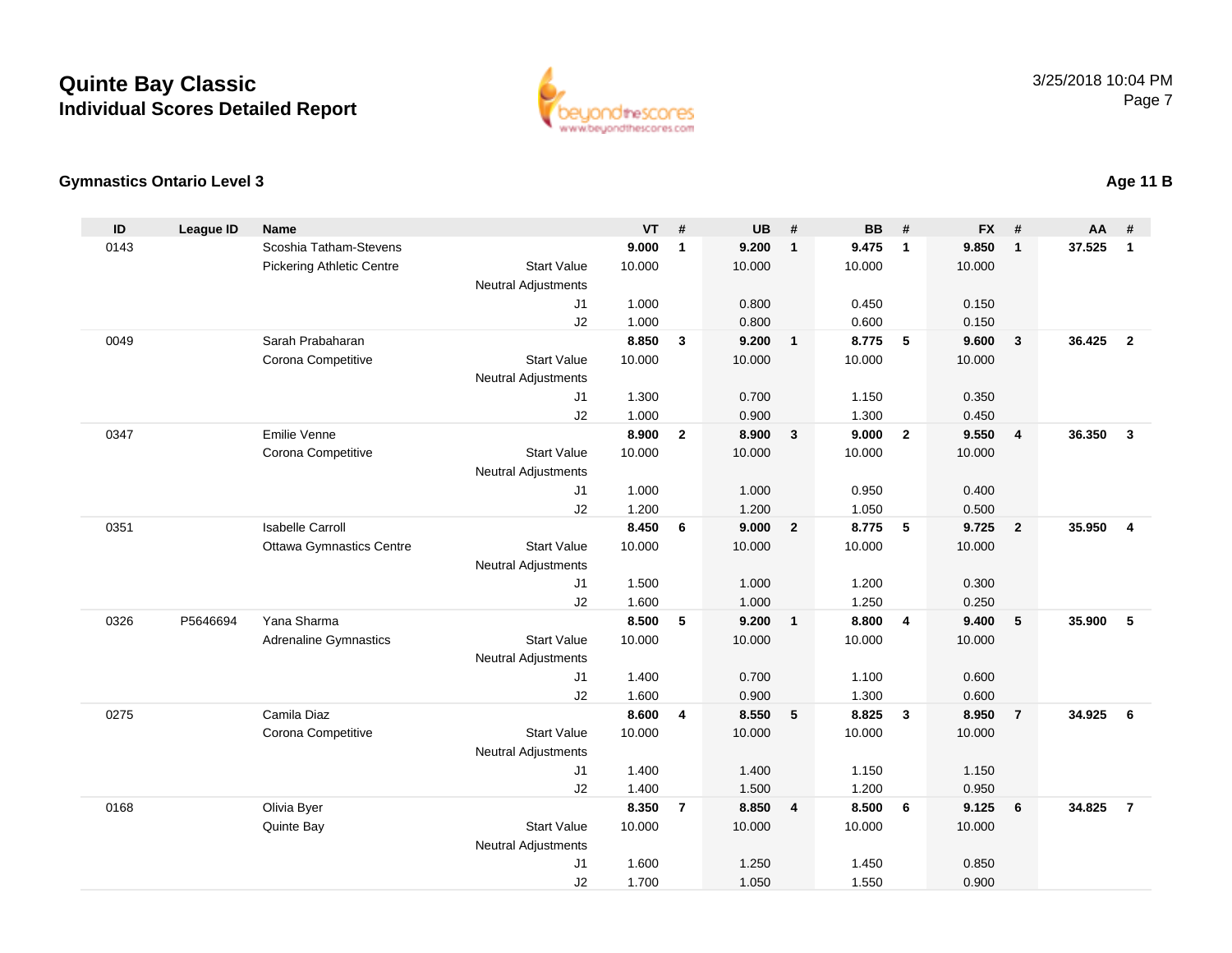

### **Gymnastics Ontario Level 3**

| ID   | <b>League ID</b> | <b>Name</b>                      |                            | <b>VT</b> | #            | <b>UB</b> | #                       | <b>BB</b> | #              | <b>FX</b> | #               | $AA$ # |                |
|------|------------------|----------------------------------|----------------------------|-----------|--------------|-----------|-------------------------|-----------|----------------|-----------|-----------------|--------|----------------|
| 0144 |                  | Andorra Pettitt-Leung            |                            | 8.850     | $\mathbf{2}$ | 8.975     | $\overline{2}$          | 9.175     | $\mathbf{1}$   | 9.250     | $\mathbf{3}$    | 36.250 | $\mathbf{1}$   |
|      |                  | <b>Pickering Athletic Centre</b> | <b>Start Value</b>         | 10.000    |              | 10.000    |                         | 10.000    |                | 10.000    |                 |        |                |
|      |                  |                                  | <b>Neutral Adjustments</b> |           |              |           |                         |           |                |           |                 |        |                |
|      |                  |                                  | J1                         | 1.100     |              | 1.100     |                         | 0.800     |                | 0.700     |                 |        |                |
|      |                  |                                  | J2                         | 1.200     |              | 0.950     |                         | 0.850     |                | 0.800     |                 |        |                |
| 0142 |                  | Sophia Winton                    |                            | 8.700     | 4            | 9.225     | $\overline{1}$          | 8.925     | $\mathbf{3}$   | 9.375     | $\mathbf{1}$    | 36.225 | $\overline{2}$ |
|      |                  | <b>Pickering Athletic Centre</b> | <b>Start Value</b>         | 10.000    |              | 10.000    |                         | 10.000    |                | 10.000    |                 |        |                |
|      |                  |                                  | <b>Neutral Adjustments</b> |           |              |           |                         | $-0.100$  |                |           |                 |        |                |
|      |                  |                                  | J1                         | 1.300     |              | 0.850     |                         | 0.950     |                | 0.550     |                 |        |                |
|      |                  |                                  | J2                         | 1.300     |              | 0.700     |                         | 1.000     |                | 0.700     |                 |        |                |
| 0333 |                  | Ellee Nealon                     |                            | 9.250     | $\mathbf{1}$ | 8.975     | $\overline{\mathbf{2}}$ | 8.100     | 6              | 9.350     | $\overline{2}$  | 35.675 | $\mathbf{3}$   |
|      |                  | <b>Ottawa Gymnastics Centre</b>  | <b>Start Value</b>         | 10.000    |              | 10.000    |                         | 10.000    |                | 10.000    |                 |        |                |
|      |                  |                                  | <b>Neutral Adjustments</b> |           |              |           |                         |           |                |           |                 |        |                |
|      |                  |                                  | J1                         | 0.700     |              | 1.000     |                         | 1.950     |                | 0.600     |                 |        |                |
|      |                  |                                  | J2                         | 0.800     |              | 1.050     |                         | 1.850     |                | 0.700     |                 |        |                |
| 0228 |                  | Victoria Clazie                  |                            | 8.450     | 5            | 8.500     | $\overline{\mathbf{3}}$ | 8.975     | $\overline{2}$ | 9.000     | 4               | 34.925 | 4              |
|      |                  | Quinte Bay                       | <b>Start Value</b>         | 10.000    |              | 10.000    |                         | 10.000    |                | 10.000    |                 |        |                |
|      |                  |                                  | <b>Neutral Adjustments</b> |           |              |           |                         |           |                |           |                 |        |                |
|      |                  |                                  | J <sub>1</sub>             | 1.600     |              | 1.600     |                         | 1.000     |                | 0.900     |                 |        |                |
|      |                  |                                  | J2                         | 1.500     |              | 1.400     |                         | 1.050     |                | 1.100     |                 |        |                |
| 0064 |                  | Bryanna Hubka                    |                            | 8.800     | $\mathbf{3}$ | 8.475     | $\overline{4}$          | 8.450     | 5              | 8.875     | $5\phantom{.0}$ | 34.600 | 5              |
|      |                  | Corona Competitive               | <b>Start Value</b>         | 10.000    |              | 10.000    |                         | 10.000    |                | 10.000    |                 |        |                |
|      |                  |                                  | <b>Neutral Adjustments</b> |           |              |           |                         |           |                |           |                 |        |                |
|      |                  |                                  | J1                         | 1.300     |              | 1.600     |                         | 1.600     |                | 1.050     |                 |        |                |
|      |                  |                                  | J2                         | 1.100     |              | 1.450     |                         | 1.500     |                | 1.200     |                 |        |                |
| 0219 |                  | Chelsea Wilson                   |                            | 8.400     | 6            | 8.150     | 5                       | 8.650     | $\overline{4}$ | 8.600     | 6               | 33,800 | 6              |
|      |                  | Olympia Gymnastics               | <b>Start Value</b>         | 10.000    |              | 10.000    |                         | 10.000    |                | 10.000    |                 |        |                |
|      |                  |                                  | <b>Neutral Adjustments</b> |           |              |           |                         |           |                |           |                 |        |                |
|      |                  |                                  | J1                         | 1.700     |              | 1.950     |                         | 1.300     |                | 1.450     |                 |        |                |
|      |                  |                                  | J2                         | 1.500     |              | 1.750     |                         | 1.400     |                | 1.350     |                 |        |                |

**Age 11 C**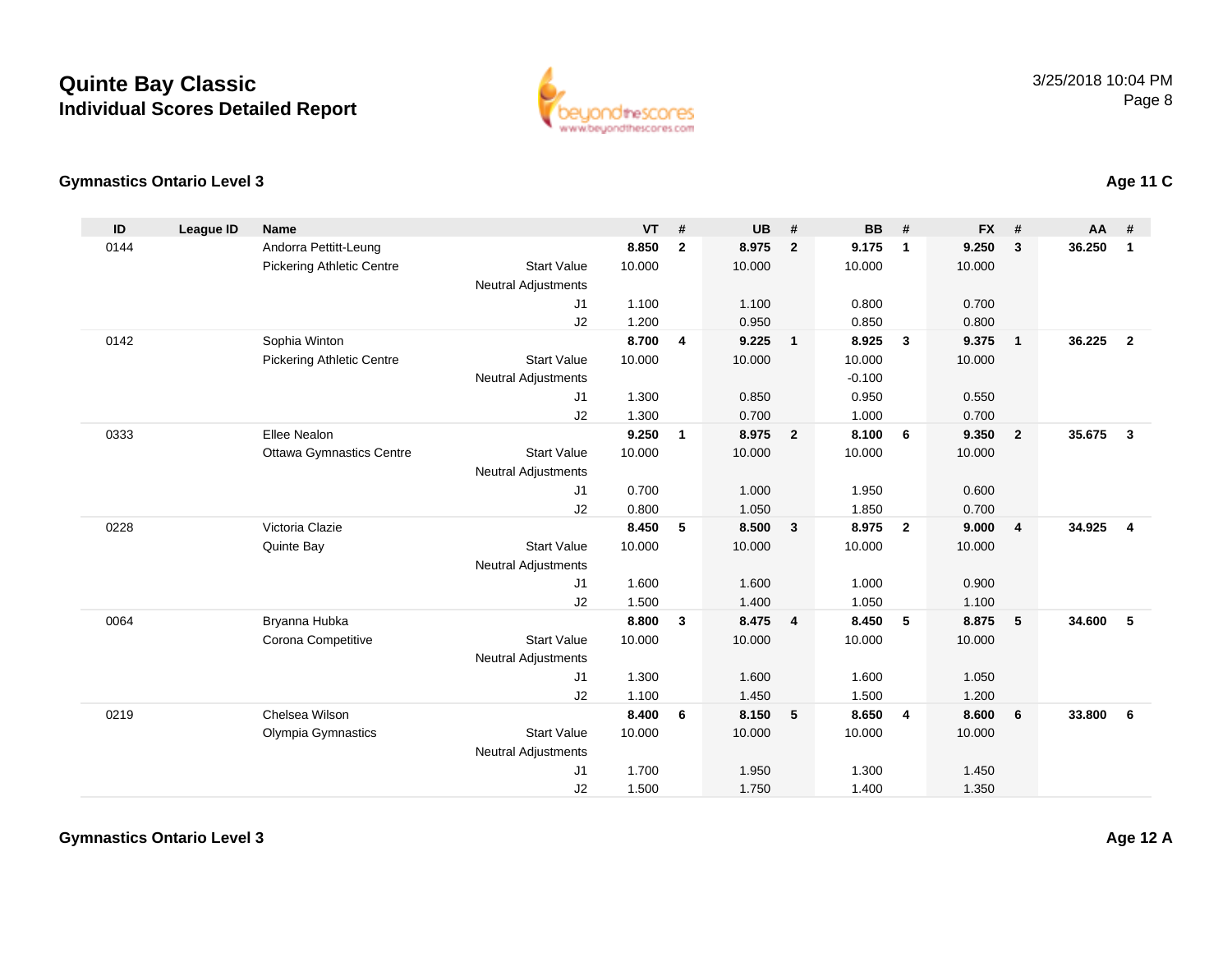

| ID   | <b>League ID</b> | <b>Name</b>                      |                            | <b>VT</b> | #              | <b>UB</b> | #              | <b>BB</b> | #               | <b>FX</b> | #               | <b>AA</b> | #              |
|------|------------------|----------------------------------|----------------------------|-----------|----------------|-----------|----------------|-----------|-----------------|-----------|-----------------|-----------|----------------|
| 0145 |                  | Maya Wallace                     |                            | 8.725     | $\mathbf{3}$   | 9.550     | $\mathbf{1}$   | 9.250     | $\mathbf{1}$    | 9.850     | $\mathbf{1}$    | 37.375    | $\mathbf{1}$   |
|      |                  | <b>Pickering Athletic Centre</b> | <b>Start Value</b>         | 10.000    |                | 10.000    |                | 10.000    |                 | 10.000    |                 |           |                |
|      |                  |                                  | <b>Neutral Adjustments</b> |           |                |           |                |           |                 |           |                 |           |                |
|      |                  |                                  | J1                         | 1.250     |                | 0.450     |                | 0.750     |                 | 0.150     |                 |           |                |
|      |                  |                                  | J2                         | 1.300     |                | 0.450     |                | 0.750     |                 | 0.150     |                 |           |                |
| 0146 |                  | Paige Wallin                     |                            | 9.000     | $\mathbf{1}$   | 9.350     | $\mathbf{3}$   | 9.025     | $\mathbf{3}$    | 9.775     | $\mathbf{3}$    | 37.150    | $\overline{2}$ |
|      |                  | <b>Pickering Athletic Centre</b> | <b>Start Value</b>         | 10.000    |                | 10.000    |                | 10.000    |                 | 10.000    |                 |           |                |
|      |                  |                                  | <b>Neutral Adjustments</b> |           |                |           |                |           |                 |           |                 |           |                |
|      |                  |                                  | J1                         | 1.000     |                | 0.600     |                | 0.900     |                 | 0.200     |                 |           |                |
|      |                  |                                  | J2                         | 1.000     |                | 0.700     |                | 1.050     |                 | 0.250     |                 |           |                |
| 0147 |                  | Lily Portsmouth                  |                            | 8.600     | 5              | 9.450     | $\overline{2}$ | 9.100     | $\overline{2}$  | 9.800     | $\overline{2}$  | 36.950    | $\overline{3}$ |
|      |                  | <b>Pickering Athletic Centre</b> | <b>Start Value</b>         | 10.000    |                | 10.000    |                | 10.000    |                 | 10.000    |                 |           |                |
|      |                  |                                  | <b>Neutral Adjustments</b> |           |                |           |                |           |                 |           |                 |           |                |
|      |                  |                                  | J1                         | 1.300     |                | 0.500     |                | 0.900     |                 | 0.200     |                 |           |                |
|      |                  |                                  | J2                         | 1.500     |                | 0.600     |                | 0.900     |                 | 0.200     |                 |           |                |
| 0230 |                  | Kaitlin Wotherspoon              |                            | 8.825     | $\overline{2}$ | 9.075     | 4              | 8.675     | 5               | 9.425     | $\overline{4}$  | 36.000    | $\overline{4}$ |
|      |                  | Quinte Bay                       | <b>Start Value</b>         | 10.000    |                | 10.000    |                | 10.000    |                 | 10.000    |                 |           |                |
|      |                  |                                  | Neutral Adjustments        |           |                |           |                |           |                 |           |                 |           |                |
|      |                  |                                  | J1                         | 1.300     |                | 0.800     |                | 1.200     |                 | 0.550     |                 |           |                |
|      |                  |                                  | J2                         | 1.050     |                | 1.050     |                | 1.450     |                 | 0.600     |                 |           |                |
| 0178 |                  | Lauren Krstevski                 |                            | 8.650     | 4              | 8.250     | 6              | 8.925     | $\overline{4}$  | 9.425     | $\overline{4}$  | 35.250    | 5              |
|      |                  | Quinte Bay                       | <b>Start Value</b>         | 10.000    |                | 10.000    |                | 10.000    |                 | 10.000    |                 |           |                |
|      |                  |                                  | Neutral Adjustments        |           |                |           |                |           |                 |           |                 |           |                |
|      |                  |                                  | J1                         | 1.400     |                | 1.850     |                | 1.050     |                 | 0.500     |                 |           |                |
|      |                  |                                  | J2                         | 1.300     |                | 1.650     |                | 1.100     |                 | 0.650     |                 |           |                |
| 0102 |                  | Katelyn Gimby                    |                            | 8.650     | 4              | 8.850     | 5              | 8.200     | $\overline{7}$  | 9.425     | $\overline{4}$  | 35.125    | 6              |
|      |                  | Olympia Gymnastics               | <b>Start Value</b>         | 10.000    |                | 10.000    |                | 10.000    |                 | 10.000    |                 |           |                |
|      |                  |                                  | Neutral Adjustments        |           |                |           |                |           |                 |           |                 |           |                |
|      |                  |                                  | J1                         | 1.500     |                | 1.250     |                | 1.700     |                 | 0.600     |                 |           |                |
|      |                  |                                  | J2                         | 1.200     |                | 1.050     |                | 1.900     |                 | 0.550     |                 |           |                |
| 0171 |                  | Lia Dore                         |                            | 8.450     | 6              | 8.100     | $\overline{7}$ | 8.400     | $6\phantom{1}6$ | 9.325     | $5\phantom{.0}$ | 34.275    | $\overline{7}$ |
|      |                  | Quinte Bay                       | <b>Start Value</b>         | 10.000    |                | 10.000    |                | 10.000    |                 | 10.000    |                 |           |                |
|      |                  |                                  | <b>Neutral Adjustments</b> |           |                |           |                |           |                 |           |                 |           |                |
|      |                  |                                  | J1                         | 1.700     |                | 1.900     |                | 1.600     |                 | 0.650     |                 |           |                |
|      |                  |                                  | J2                         | 1.400     |                | 1.900     |                | 1.600     |                 | 0.700     |                 |           |                |
| 0301 |                  | <b>Brooke Krause</b>             |                            | 8.150     | $\overline{7}$ | 7.750     | 8              | 8.100     | 8               | 8.700     | 6               | 32.700    | 8              |
|      |                  | Corona Competitive               | <b>Start Value</b>         | 10.000    |                | 10.000    |                | 10.000    |                 | 10.000    |                 |           |                |
|      |                  |                                  | <b>Neutral Adjustments</b> |           |                |           |                |           |                 |           |                 |           |                |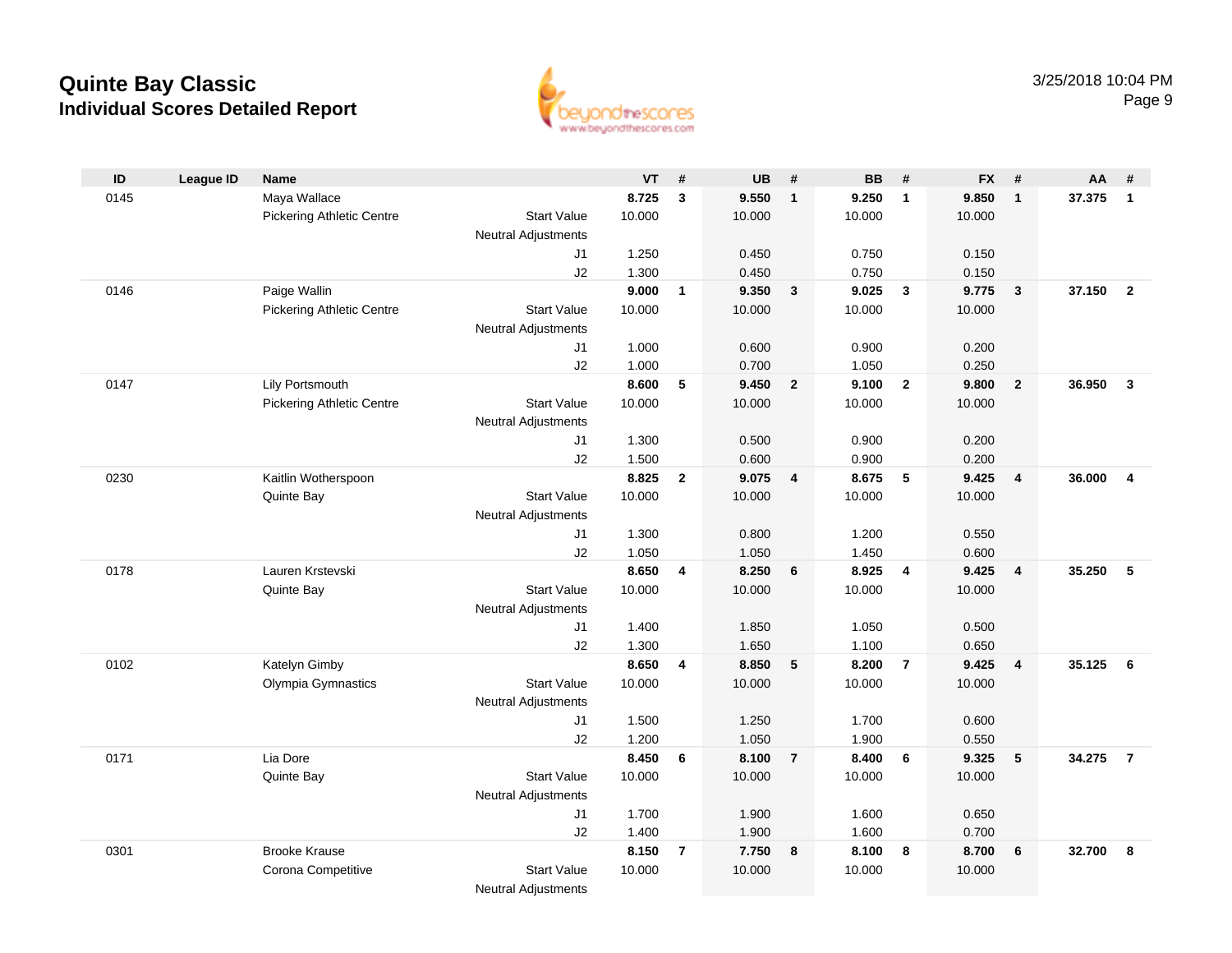

Page 10

|    | 2.000 | 2.350 | 2.000 | 1.350 |
|----|-------|-------|-------|-------|
| J2 | .700  | 2.150 | 1.800 | 1.250 |
|    |       |       |       |       |

#### **Gymnastics Ontario Level 3Age 12 B**

| ID   | <b>League ID</b> | <b>Name</b>                      |                            | <b>VT</b> | #              | <b>UB</b> | #                       | <b>BB</b> | #              | <b>FX</b> | #              | AA     | #                       |
|------|------------------|----------------------------------|----------------------------|-----------|----------------|-----------|-------------------------|-----------|----------------|-----------|----------------|--------|-------------------------|
| 0025 |                  | Ella Knox                        |                            | 8.875     | $\overline{2}$ | 9.550     | $\overline{1}$          | 9.400     | $\overline{1}$ | 9.150     | 5              | 36.975 | $\mathbf{1}$            |
|      |                  | <b>Lindsay Gymnastics Centre</b> | <b>Start Value</b>         | 10.000    |                | 10.000    |                         | 10.000    |                | 10.000    |                |        |                         |
|      |                  |                                  | <b>Neutral Adjustments</b> |           |                |           |                         |           |                |           |                |        |                         |
|      |                  |                                  | J <sub>1</sub>             | 1.150     |                | 0.400     |                         | 0.550     |                | 0.750     |                |        |                         |
|      |                  |                                  | J2                         | 1.100     |                | 0.500     |                         | 0.650     |                | 0.950     |                |        |                         |
| 0069 |                  | <b>Emily Philpott</b>            |                            | 8.700     | $\mathbf{3}$   | 8.625     | 5                       | 9.300     | $\overline{2}$ | 9.550     | $\overline{2}$ | 36.175 | $\overline{2}$          |
|      |                  | Corona Competitive               | <b>Start Value</b>         | 10.000    |                | 10.000    |                         | 10.000    |                | 10.000    |                |        |                         |
|      |                  |                                  | <b>Neutral Adjustments</b> |           |                |           |                         |           |                |           |                |        |                         |
|      |                  |                                  | J <sub>1</sub>             | 1.200     |                | 1.450     |                         | 0.600     |                | 0.500     |                |        |                         |
|      |                  |                                  | J2                         | 1.400     |                | 1.300     |                         | 0.800     |                | 0.400     |                |        |                         |
| 0184 |                  | Kaitlyn Morrow                   |                            | 8.650     | 4              | 8.625     | 5                       | 9.075     | $\mathbf{3}$   | 9.675     | $\overline{1}$ | 36.025 | $\mathbf{3}$            |
|      |                  | Quinte Bay                       | <b>Start Value</b>         | 10.000    |                | 10.000    |                         | 10.000    |                | 10.000    |                |        |                         |
|      |                  |                                  | <b>Neutral Adjustments</b> |           |                |           |                         |           |                |           |                |        |                         |
|      |                  |                                  | J <sub>1</sub>             | 1.300     |                | 1.400     |                         | 0.950     |                | 0.300     |                |        |                         |
|      |                  |                                  | J2                         | 1.400     |                | 1.350     |                         | 0.900     |                | 0.350     |                |        |                         |
| 0246 |                  | Lilly Zhou-Moore                 |                            | 9.000     | $\mathbf{1}$   | 9.025     | $\overline{\mathbf{3}}$ | 8.475     | 6              | 9.325     | $\overline{4}$ | 35.825 | $\overline{\mathbf{4}}$ |
|      |                  | <b>ASF</b>                       | <b>Start Value</b>         | 10.000    |                | 10.000    |                         | 10.000    |                | 10.000    |                |        |                         |
|      |                  |                                  | <b>Neutral Adjustments</b> |           |                |           |                         |           |                |           |                |        |                         |
|      |                  |                                  | J <sub>1</sub>             | 1.200     |                | 1.050     |                         | 1.450     |                | 0.700     |                |        |                         |
|      |                  |                                  | J2                         | 0.800     |                | 0.900     |                         | 1.600     |                | 0.650     |                |        |                         |
| 0029 |                  | Aaliyah Rowe                     |                            | 9.000     | $\mathbf{1}$   | 8.525     | $\overline{7}$          | 8.650     | 5              | 9.150     | 5              | 35.325 | 5                       |
|      |                  | <b>Lindsay Gymnastics Centre</b> | <b>Start Value</b>         | 10.000    |                | 10.000    |                         | 10.000    |                | 10.000    |                |        |                         |
|      |                  |                                  | <b>Neutral Adjustments</b> |           |                |           |                         |           |                |           |                |        |                         |
|      |                  |                                  | J <sub>1</sub>             | 1.000     |                | 1.500     |                         | 1.250     |                | 0.850     |                |        |                         |
|      |                  |                                  | J2                         | 1.000     |                | 1.450     |                         | 1.450     |                | 0.850     |                |        |                         |
| 0048 |                  | Ava MacPhee                      |                            | 8.550     | 6              | 8.650     | $\overline{\mathbf{4}}$ | 8.900     | $\overline{4}$ | 9.025     | $\overline{7}$ | 35.125 | 6                       |
|      |                  | Corona Competitive               | <b>Start Value</b>         | 10.000    |                | 10.000    |                         | 10.000    |                | 10.000    |                |        |                         |
|      |                  |                                  | <b>Neutral Adjustments</b> |           |                |           |                         |           |                |           |                |        |                         |
|      |                  |                                  | J <sub>1</sub>             | 1.400     |                | 1.300     |                         | 1.050     |                | 1.050     |                |        |                         |
|      |                  |                                  | J2                         | 1.500     |                | 1.400     |                         | 1.150     |                | 0.900     |                |        |                         |
| 0279 |                  | Ava Lambe                        |                            | 8.350     | 8              | 9.175     | $\overline{\mathbf{2}}$ | 8.425     | $\overline{7}$ | 8.825     | 8              | 34.775 | $\overline{7}$          |
|      |                  | Olympia Gymnastics               | <b>Start Value</b>         | 10.000    |                | 10.000    |                         | 10.000    |                | 10.000    |                |        |                         |
|      |                  |                                  | Neutral Adjustments        |           |                |           |                         |           |                |           |                |        |                         |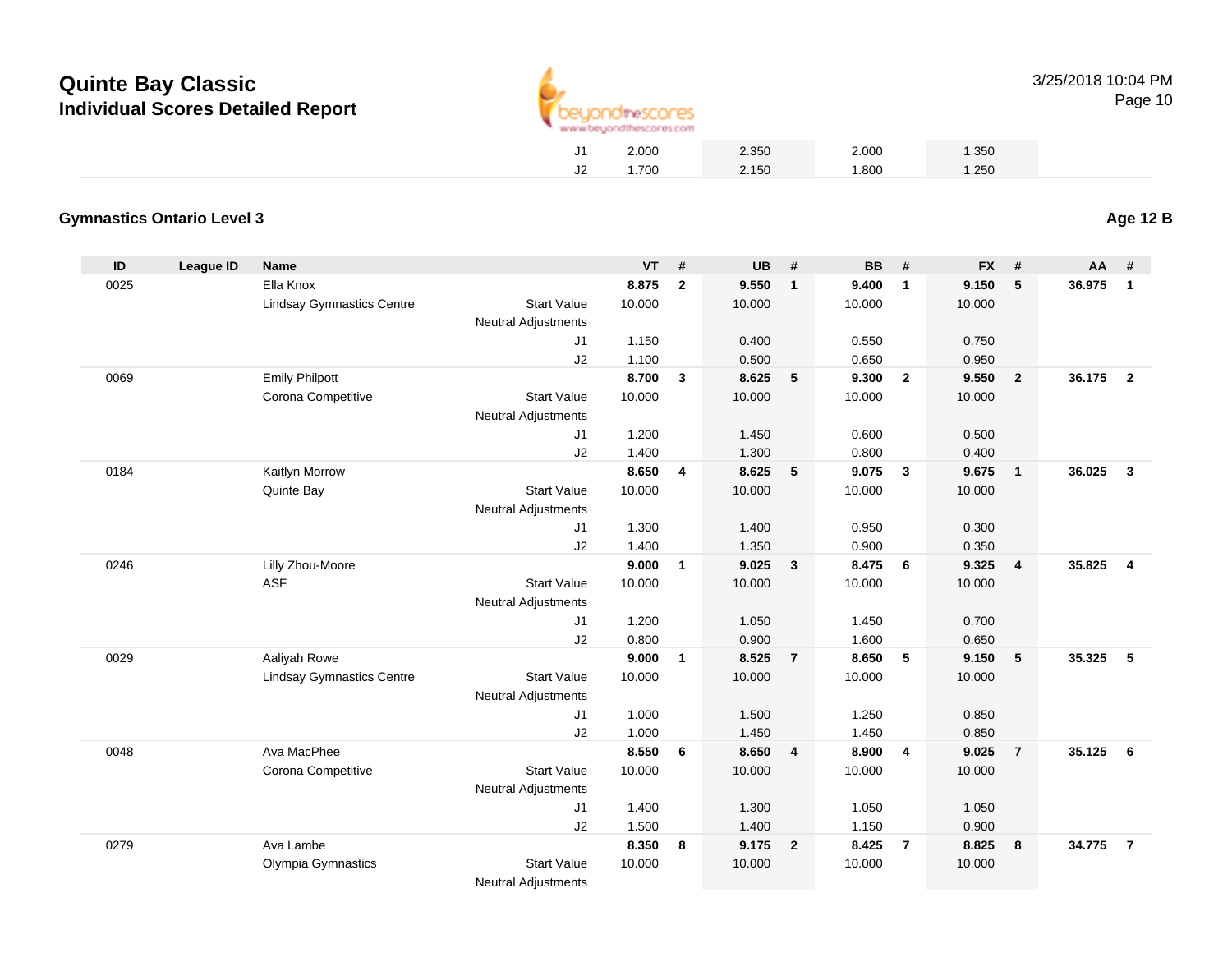

Page 11

|      |                    | J1                         | 1.800  |   | 0.750   | 1.500   | 1.250     |        |     |
|------|--------------------|----------------------------|--------|---|---------|---------|-----------|--------|-----|
|      |                    | J2                         | 1.500  |   | 0.900   | 1.650   | 1.100     |        |     |
| 0056 | Sophie Bouchard    |                            | 8.600  | 5 | 8.575 6 | 8.375 8 | 9.050 6   | 34.600 | - 8 |
|      | Corona Competitive | <b>Start Value</b>         | 10.000 |   | 10.000  | 10.000  | 10.000    |        |     |
|      |                    | <b>Neutral Adjustments</b> |        |   |         |         |           |        |     |
|      |                    | J1                         | 1.500  |   | 1.500   | 1.600   | 0.900     |        |     |
|      |                    | J2                         | 1.300  |   | 1.350   | 1.650   | 1.000     |        |     |
| 0194 | <b>Emilie Ross</b> |                            | 8.400  | 7 | 8.375 8 | 8.100 9 | $9.525$ 3 | 34.400 | - 9 |
|      | Quinte Bay         | <b>Start Value</b>         | 10.000 |   | 10.000  | 10.000  | 10.000    |        |     |
|      |                    | <b>Neutral Adjustments</b> |        |   |         |         |           |        |     |
|      |                    | J1                         | 1.600  |   | 1.700   | 1.900   | 0.500     |        |     |
|      |                    | J2                         | 1.600  |   | 1.550   | 1.900   | 0.450     |        |     |

### **Gymnastics Ontario Level 3**

**Age 13 A**

| ID   | League ID | Name                             |                            | <b>VT</b> | #              | <b>UB</b> | #                       | <b>BB</b> | #                       | <b>FX</b> | #              | <b>AA</b> | #              |
|------|-----------|----------------------------------|----------------------------|-----------|----------------|-----------|-------------------------|-----------|-------------------------|-----------|----------------|-----------|----------------|
| 0150 |           | <b>Brianna Persue</b>            |                            | 9.100     | $\mathbf{2}$   | 9.700     | $\mathbf{1}$            | 8.850     | 5                       | 9.700     | $\mathbf{1}$   | 37.350    | 1              |
|      |           | <b>Pickering Athletic Centre</b> | <b>Start Value</b>         | 10.000    |                | 10.000    |                         | 10.000    |                         | 10.000    |                |           |                |
|      |           |                                  | <b>Neutral Adjustments</b> |           |                |           |                         | $-0.100$  |                         |           |                |           |                |
|      |           |                                  | J1                         | 0.800     |                | 0.250     |                         | 1.000     |                         | 0.350     |                |           |                |
|      |           |                                  | J2                         | 1.000     |                | 0.350     |                         | 1.100     |                         | 0.250     |                |           |                |
| 0149 |           | Soraya Basaria                   |                            | 9.050     | 3              | 9.575     | $\overline{2}$          | 8.700     | $\overline{7}$          | 9.650     | $\overline{2}$ | 36.975    | $\overline{2}$ |
|      |           | <b>Pickering Athletic Centre</b> | <b>Start Value</b>         | 10.000    |                | 10.000    |                         | 10.000    |                         | 10.000    |                |           |                |
|      |           |                                  | <b>Neutral Adjustments</b> |           |                |           |                         | $-0.100$  |                         |           |                |           |                |
|      |           |                                  | J1                         | 1.000     |                | 0.450     |                         | 1.150     |                         | 0.400     |                |           |                |
|      |           |                                  | J2                         | 0.900     |                | 0.400     |                         | 1.250     |                         | 0.300     |                |           |                |
| 0045 |           | Avry Pare                        |                            | 9.125     | $\mathbf 1$    | 9.025     | $\overline{\mathbf{3}}$ | 9.025     | $\overline{2}$          | 9.350     | 6              | 36.525    | 3              |
|      |           | Adrenaline Gymnastics            | <b>Start Value</b>         | 10.000    |                | 10.000    |                         | 10.000    |                         | 10.000    |                |           |                |
|      |           |                                  | <b>Neutral Adjustments</b> |           |                |           |                         |           |                         |           |                |           |                |
|      |           |                                  | J1                         | 0.850     |                | 1.050     |                         | 0.950     |                         | 0.600     |                |           |                |
|      |           |                                  | J2                         | 0.900     |                | 0.900     |                         | 1.000     |                         | 0.700     |                |           |                |
| 0030 |           | Julia Watt                       |                            | 8.600     | $\overline{7}$ | 8.725     | - 6                     | 9.425     | $\overline{\mathbf{1}}$ | 9.500     | $\overline{4}$ | 36.250    | 4              |
|      |           | Lindsay Gymnastics Centre        | <b>Start Value</b>         | 10.000    |                | 10.000    |                         | 10.000    |                         | 10.000    |                |           |                |
|      |           |                                  | <b>Neutral Adjustments</b> |           |                |           |                         |           |                         |           |                |           |                |
|      |           |                                  | J1                         | 1.300     |                | 1.250     |                         | 0.550     |                         | 0.450     |                |           |                |
|      |           |                                  | J2                         | 1.500     |                | 1.300     |                         | 0.600     |                         | 0.550     |                |           |                |
| 0053 |           | Eva Tsourakis                    |                            | 8.550     | 8              | 8.900     | $\overline{4}$          | 8.600     | - 8                     | 9.625     | 3              | 35.675    | 5              |
|      |           | Corona Competitive               | <b>Start Value</b>         | 10.000    |                | 10.000    |                         | 10.000    |                         | 10.000    |                |           |                |
|      |           |                                  | <b>Neutral Adjustments</b> |           |                |           |                         | $-0.100$  |                         |           |                |           |                |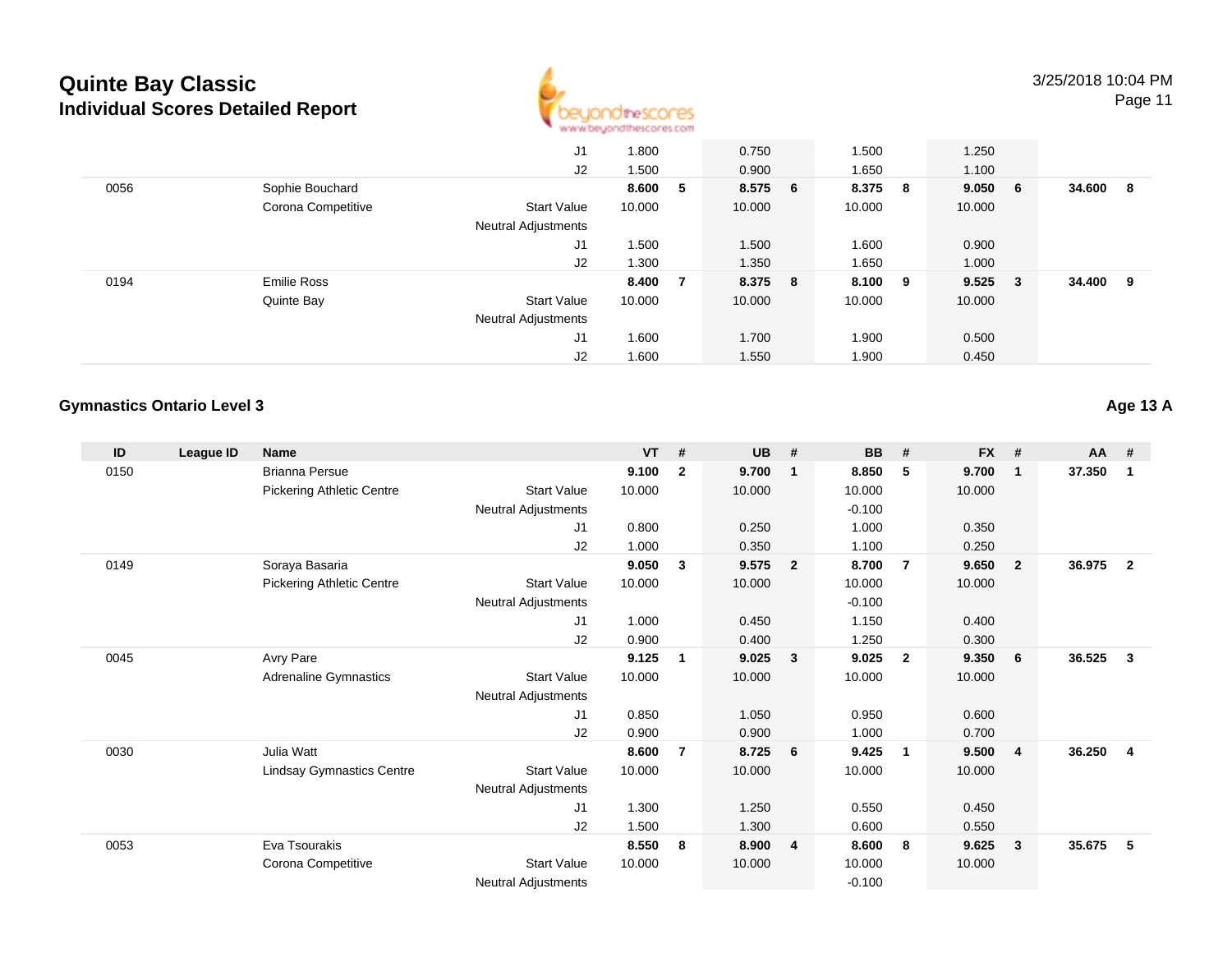

|      |                                  | J1                         | 1.500  |   | 1.000   |                | 1.250    |     | 0.350   |                |          |                |
|------|----------------------------------|----------------------------|--------|---|---------|----------------|----------|-----|---------|----------------|----------|----------------|
|      |                                  | J2                         | 1.400  |   | 1.200   |                | 1.350    |     | 0.400   |                |          |                |
| 0019 | Rachel Smith                     |                            | 8.650  | 6 | 8.850 5 |                | 8.750    | - 6 | 9.400 5 |                | 35.650 6 |                |
|      | <b>Lindsay Gymnastics Centre</b> | <b>Start Value</b>         | 10.000 |   | 10.000  |                | 10.000   |     | 10.000  |                |          |                |
|      |                                  | <b>Neutral Adjustments</b> |        |   |         |                |          |     |         |                |          |                |
|      |                                  | J1                         | 1.300  |   | 1.200   |                | 1.200    |     | 0.600   |                |          |                |
|      |                                  | J2                         | 1.400  |   | 1.100   |                | 1.300    |     | 0.600   |                |          |                |
| 0072 | Olivia Mellway                   |                            | 9.025  | 4 | 8.400   | $\overline{7}$ | 8.925    | 3   | 9.250   | $\overline{7}$ | 35.600   | $\overline{7}$ |
|      | Corona Competitive               | <b>Start Value</b>         | 10.000 |   | 10.000  |                | 10.000   |     | 10.000  |                |          |                |
|      |                                  | <b>Neutral Adjustments</b> |        |   |         |                |          |     |         |                |          |                |
|      |                                  | J1                         | 0.950  |   | 1.600   |                | 1.050    |     | 0.750   |                |          |                |
|      |                                  | J2                         | 1.000  |   | 1.600   |                | 1.100    |     | 0.750   |                |          |                |
| 0151 | <b>Breanne Winton</b>            |                            | 8.900  | 5 | 8.300   | 8              | 8.900    | 4   | 9.500   | $\overline{4}$ | 35.600   | $\overline{7}$ |
|      | <b>Pickering Athletic Centre</b> | <b>Start Value</b>         | 10.000 |   | 10.000  |                | 10.000   |     | 10.000  |                |          |                |
|      |                                  | <b>Neutral Adjustments</b> |        |   |         |                | $-0.100$ |     |         |                |          |                |
|      |                                  | J <sub>1</sub>             | 1.000  |   | 1.800   |                | 1.050    |     | 0.450   |                |          |                |
|      |                                  | J2                         | 1.200  |   | 1.600   |                | 0.950    |     | 0.550   |                |          |                |

### **Gymnastics Ontario Level 3**

| ID   | League ID | Name                             |                            | $VT$ # |     | <b>UB</b> | $-$ #                   | <b>BB</b> | #                       | <b>FX</b> | #              | $AA$ # |                |
|------|-----------|----------------------------------|----------------------------|--------|-----|-----------|-------------------------|-----------|-------------------------|-----------|----------------|--------|----------------|
| 0148 |           | Jalene Funes                     |                            | 8.950  | 3   | 9.550     |                         | 9.000     | $\mathbf{3}$            | 9.725     | $\mathbf 1$    | 37.225 |                |
|      |           | <b>Pickering Athletic Centre</b> | <b>Start Value</b>         | 10.000 |     | 10.000    |                         | 10.000    |                         | 10.000    |                |        |                |
|      |           |                                  | <b>Neutral Adjustments</b> |        |     |           |                         |           |                         |           |                |        |                |
|      |           |                                  | J <sub>1</sub>             | 1.200  |     | 0.500     |                         | 0.900     |                         | 0.300     |                |        |                |
|      |           |                                  | J2                         | 0.900  |     | 0.400     |                         | 1.100     |                         | 0.250     |                |        |                |
| 0152 |           | Jaime Broomfield                 |                            | 8.700  | 4   | 9.075     | 3                       | 9.175     | - 1                     | 9.425     | 3              | 36.375 | $\overline{2}$ |
|      |           | <b>Pickering Athletic Centre</b> | <b>Start Value</b>         | 10.000 |     | 10.000    |                         | 10.000    |                         | 10.000    |                |        |                |
|      |           |                                  | <b>Neutral Adjustments</b> |        |     |           |                         |           |                         |           |                |        |                |
|      |           |                                  | J <sub>1</sub>             | 1.300  |     | 0.850     |                         | 0.750     |                         | 0.500     |                |        |                |
|      |           |                                  | J2                         | 1.300  |     | 1.000     |                         | 0.900     |                         | 0.650     |                |        |                |
| 0334 |           | Kate Stanke                      |                            | 8.400  | 7   | 9.350     | $\overline{\mathbf{2}}$ | 8.100     | - 5                     | 9.525     | $\overline{2}$ | 35.375 | 3              |
|      |           | <b>Ottawa Gymnastics Centre</b>  | <b>Start Value</b>         | 10.000 |     | 10.000    |                         | 10.000    |                         | 10.000    |                |        |                |
|      |           |                                  | <b>Neutral Adjustments</b> |        |     |           |                         |           |                         |           |                |        |                |
|      |           |                                  | J1                         | 1.700  |     | 0.600     |                         | 1.800     |                         | 0.550     |                |        |                |
|      |           |                                  | J2                         | 1.500  |     | 0.700     |                         | 2.000     |                         | 0.400     |                |        |                |
| 0057 |           | Lindsey McBain                   |                            | 8.525  | - 6 | 8.575     | - 5                     | 9.075     | $\overline{\mathbf{2}}$ | 8.900     | $\overline{7}$ | 35.075 | 4              |
|      |           | Corona Competitive               | <b>Start Value</b>         | 10.000 |     | 10.000    |                         | 10.000    |                         | 10.000    |                |        |                |
|      |           |                                  | <b>Neutral Adjustments</b> |        |     |           |                         |           |                         |           |                |        |                |

**Age 13 B**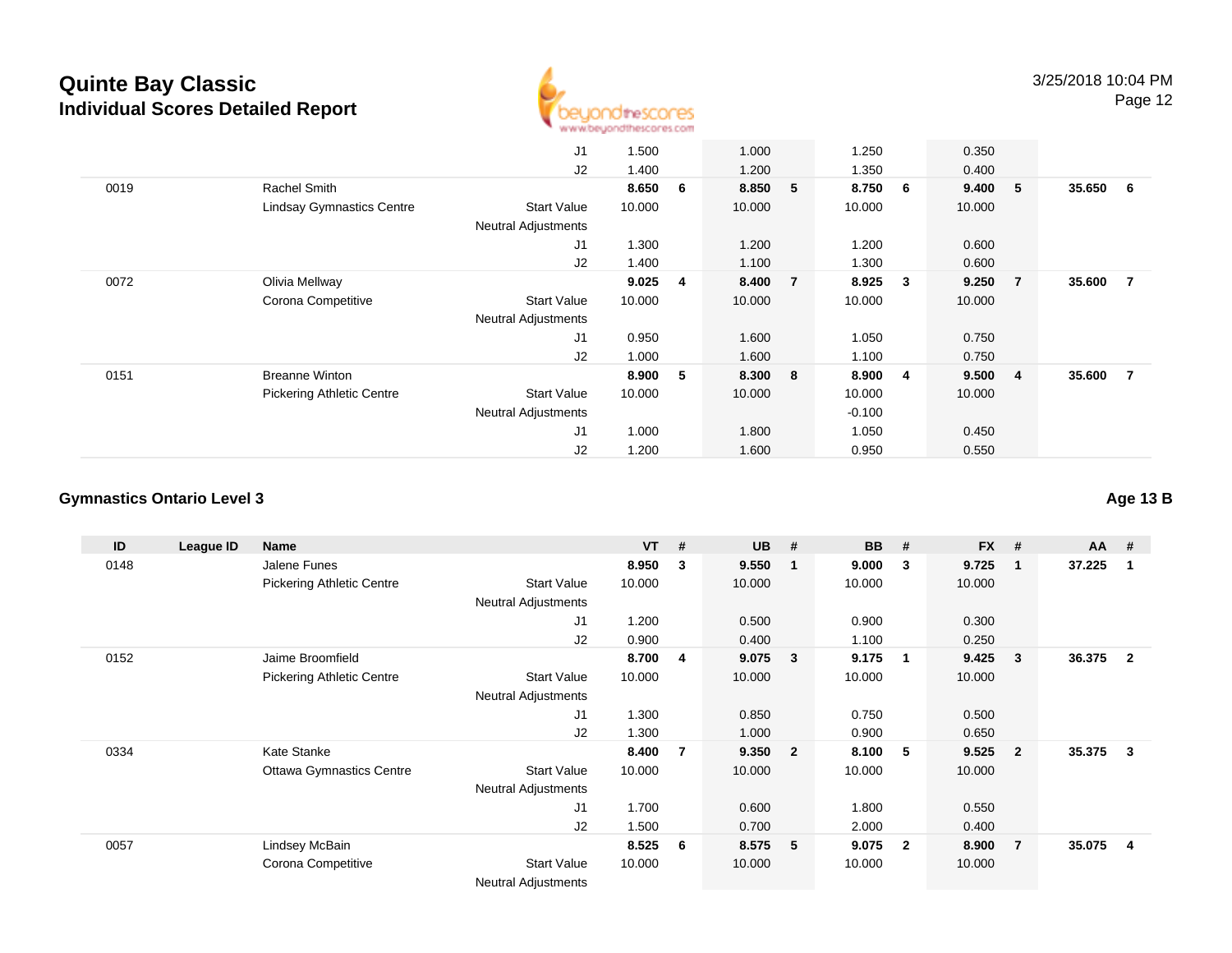

|      |                    | J1                         | 1.350  |              | 1.450     |                | 0.850    |                | 1.200  |                |        |     |
|------|--------------------|----------------------------|--------|--------------|-----------|----------------|----------|----------------|--------|----------------|--------|-----|
|      |                    | J2                         | 1.600  |              | 1.400     |                | 1.000    |                | 1.000  |                |        |     |
| 0051 | Abby Mechura       |                            | 9.000  | $\mathbf{2}$ | 7.750     | $\overline{7}$ | 8.875    | $\overline{4}$ | 9.350  | $\overline{4}$ | 34.975 | - 5 |
|      | Corona Competitive | <b>Start Value</b>         | 10.000 |              | 10.000    |                | 10.000   |                | 10.000 |                |        |     |
|      |                    | <b>Neutral Adjustments</b> |        |              |           |                |          |                |        |                |        |     |
|      |                    | J <sub>1</sub>             | 1.000  |              | 2.350     |                | 1.050    |                | 0.650  |                |        |     |
|      |                    | J2                         | 1.000  |              | 2.150     |                | 1.200    |                | 0.650  |                |        |     |
| 0052 | Yasmine Elsahli    |                            | 9.050  | 1            | $8.225$ 6 |                | 8.100    | 5              | 9.325  | 5              | 34.700 | 6   |
|      | Corona Competitive | <b>Start Value</b>         | 10.000 |              | 10.000    |                | 10.000   |                | 10.000 |                |        |     |
|      |                    | <b>Neutral Adjustments</b> |        |              |           |                |          |                |        |                |        |     |
|      |                    | J <sub>1</sub>             | 0.900  |              | 1.850     |                | 1.900    |                | 0.600  |                |        |     |
|      |                    | J2                         | 1.000  |              | 1.700     |                | 1.900    |                | 0.750  |                |        |     |
| 0365 | Andie Guthrie      |                            | 8.600  | 5            | 9.050 4   |                | 7.850    | 6              | 9.200  | - 6            | 34.700 | 6   |
|      | Corona Competitive | <b>Start Value</b>         | 10.000 |              | 10.000    |                | 10.000   |                | 10.000 |                |        |     |
|      |                    | <b>Neutral Adjustments</b> |        |              |           |                | $-0.100$ |                |        |                |        |     |
|      |                    | J <sub>1</sub>             | 1.300  |              | 0.900     |                | 2.000    |                | 0.750  |                |        |     |
|      |                    | J2                         | 1.500  |              | 1.000     |                | 2.100    |                | 0.850  |                |        |     |

### **Gymnastics Ontario Level 3**

| ID   | League ID | Name                             |                            | <b>VT</b> | #            | <b>UB</b> | #                       | <b>BB</b> | #                       | <b>FX</b> | #              | $AA$ # |              |
|------|-----------|----------------------------------|----------------------------|-----------|--------------|-----------|-------------------------|-----------|-------------------------|-----------|----------------|--------|--------------|
| 0257 |           | Annabelle Auge                   |                            | 8.800     | 3            | 8.950     | $\overline{\mathbf{2}}$ | 8.800     | $\mathbf{3}$            | 9.500     | $\overline{2}$ | 36.050 | 1            |
|      |           | <b>Ottawa Gymnastics Centre</b>  | <b>Start Value</b>         | 10.000    |              | 10.000    |                         | 10.000    |                         | 10.000    |                |        |              |
|      |           |                                  | Neutral Adjustments        |           |              |           |                         | $-0.100$  |                         |           |                |        |              |
|      |           |                                  | J1                         | 1.200     |              | 1.100     |                         | 1.100     |                         | 0.550     |                |        |              |
|      |           |                                  | J2                         | 1.200     |              | 1.000     |                         | 1.100     |                         | 0.450     |                |        |              |
| 0218 |           | Gloria De Capua                  |                            | 8.850     | $\mathbf{2}$ | 8.475     | 6                       | 9.075     | $\overline{1}$          | 9.400     | 5              | 35.800 | $\mathbf{2}$ |
|      |           | Olympia Gymnastics               | <b>Start Value</b>         | 10.000    |              | 10.000    |                         | 10.000    |                         | 10.000    |                |        |              |
|      |           |                                  | <b>Neutral Adjustments</b> |           |              |           |                         |           |                         |           |                |        |              |
|      |           |                                  | J1                         | 1.200     |              | 1.600     |                         | 0.850     |                         | 0.600     |                |        |              |
|      |           |                                  | J2                         | 1.100     |              | 1.450     |                         | 1.000     |                         | 0.600     |                |        |              |
| 0153 |           | Emma Sue                         |                            | 8.950     | 1            | 8.775     | $\mathbf{3}$            | 8.275     | - 6                     | 9.650     | $\mathbf{1}$   | 35.650 | $\mathbf{3}$ |
|      |           | <b>Pickering Athletic Centre</b> | <b>Start Value</b>         | 10.000    |              | 10.000    |                         | 10.000    |                         | 10.000    |                |        |              |
|      |           |                                  | <b>Neutral Adjustments</b> |           |              |           |                         |           |                         |           |                |        |              |
|      |           |                                  | J1                         | 1.000     |              | 1.250     |                         | 1.750     |                         | 0.300     |                |        |              |
|      |           |                                  | J2                         | 1.100     |              | 1.200     |                         | 1.700     |                         | 0.400     |                |        |              |
| 0066 |           | <b>Elizabeth Waters</b>          |                            | 8.775     | -4           | 8.725     | $\overline{4}$          | 8.900     | $\overline{\mathbf{2}}$ | 9.200     | 8              | 35.600 | 4            |
|      |           | Corona Competitive               | <b>Start Value</b>         | 10.000    |              | 10.000    |                         | 10.000    |                         | 10.000    |                |        |              |
|      |           |                                  | <b>Neutral Adjustments</b> |           |              |           |                         |           |                         |           |                |        |              |

**Age 14**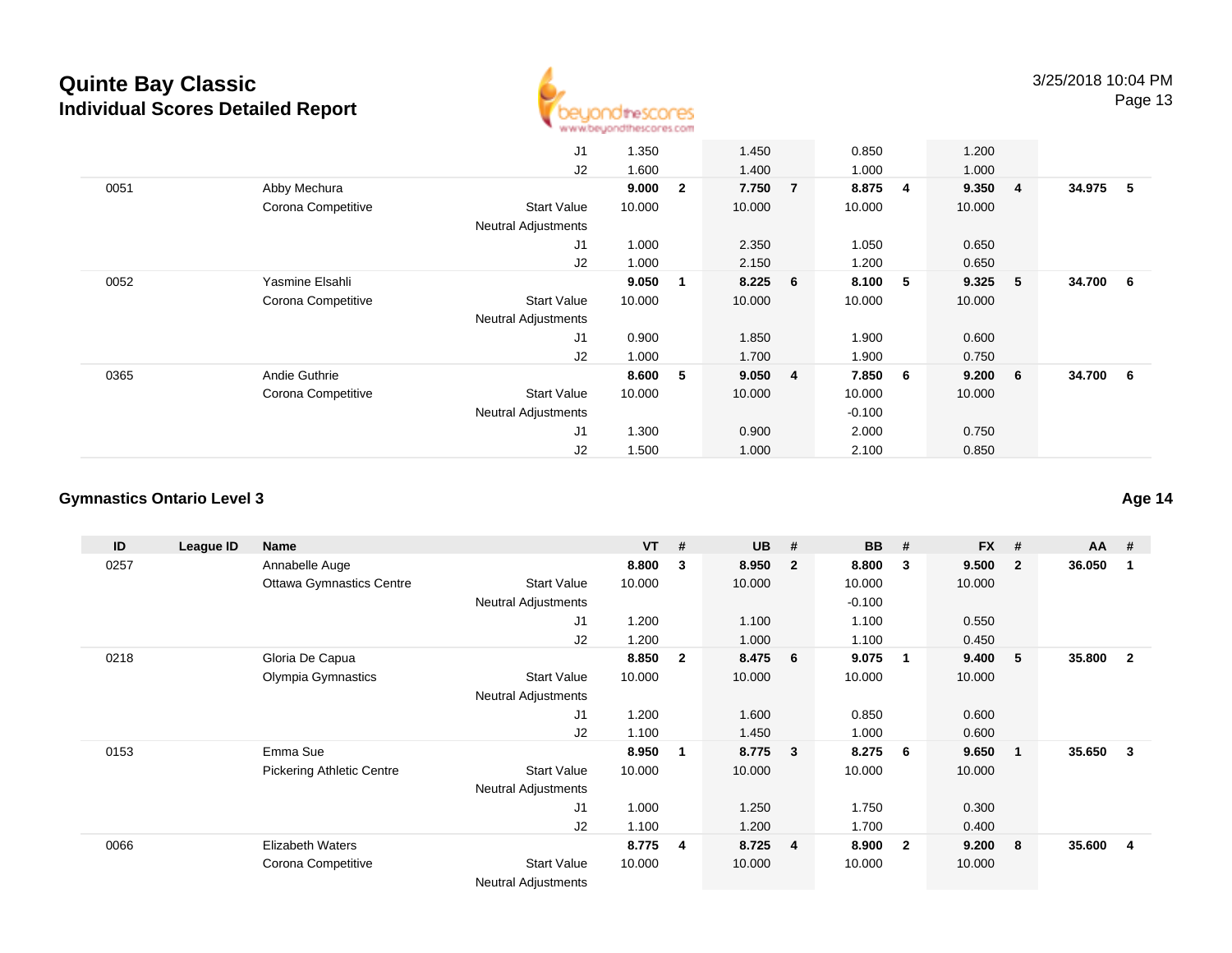

Page 14

|      |                                 | J <sub>1</sub>             | 1.150  |                | 1.300  |                | 1.100    |                         | 0.850  |                         |        |                |
|------|---------------------------------|----------------------------|--------|----------------|--------|----------------|----------|-------------------------|--------|-------------------------|--------|----------------|
|      |                                 | J2                         | 1.300  |                | 1.250  |                | 1.100    |                         | 0.750  |                         |        |                |
| 0078 | Zoe Hanlon                      |                            | 8.375  | 9              | 9.250  | $\mathbf{1}$   | 8.400    | 5                       | 9.475  | $\overline{\mathbf{3}}$ | 35.500 | 5              |
|      | Corona Competitive              | <b>Start Value</b>         | 10.000 |                | 10.000 |                | 10.000   |                         | 10.000 |                         |        |                |
|      |                                 | <b>Neutral Adjustments</b> |        |                |        |                |          |                         |        |                         |        |                |
|      |                                 | J1                         | 1.550  |                | 0.650  |                | 1.600    |                         | 0.500  |                         |        |                |
|      |                                 | J2                         | 1.700  |                | 0.850  |                | 1.600    |                         | 0.550  |                         |        |                |
| 0305 | <b>Leah Desroches</b>           |                            | 8.500  | $\overline{7}$ | 8.300  | $\overline{7}$ | 8.900    | $\overline{\mathbf{2}}$ | 9.350  | $6\phantom{.0}6$        | 35.050 | 6              |
|      | Corona Competitive              | <b>Start Value</b>         | 10.000 |                | 10.000 |                | 10.000   |                         | 10.000 |                         |        |                |
|      |                                 | <b>Neutral Adjustments</b> |        |                |        |                |          |                         |        |                         |        |                |
|      |                                 | J1                         | 1.700  |                | 1.800  |                | 1.050    |                         | 0.600  |                         |        |                |
|      |                                 | J2                         | 1.300  |                | 1.600  |                | 1.150    |                         | 0.700  |                         |        |                |
| 0337 | Meghan Lawrence                 |                            | 8.550  | 6              | 8.625  | 5              | 8.475    | $\overline{4}$          | 9.350  | 6                       | 35.000 | $\overline{7}$ |
|      | <b>Ottawa Gymnastics Centre</b> | <b>Start Value</b>         | 10.000 |                | 10.000 |                | 10.000   |                         | 10.000 |                         |        |                |
|      |                                 | <b>Neutral Adjustments</b> |        |                |        |                |          |                         |        |                         |        |                |
|      |                                 | J1                         | 1.500  |                | 1.400  |                | 1.450    |                         | 0.600  |                         |        |                |
|      |                                 | J2                         | 1.400  |                | 1.350  |                | 1.600    |                         | 0.700  |                         |        |                |
| 0303 | Kristen Kourtakos               |                            | 8.600  | 5              | 7.875  | 9              | 8.250    | $\overline{7}$          | 9.425  | $\overline{4}$          | 34.150 | - 8            |
|      | Corona Competitive              | <b>Start Value</b>         | 10.000 |                | 10.000 |                | 10.000   |                         | 10.000 |                         |        |                |
|      |                                 | <b>Neutral Adjustments</b> |        |                |        |                | $-0.100$ |                         |        |                         |        |                |
|      |                                 | J1                         | 1.500  |                | 2.200  |                | 1.550    |                         | 0.500  |                         |        |                |
|      |                                 | J2                         | 1.300  |                | 2.050  |                | 1.750    |                         | 0.650  |                         |        |                |
| 0075 | Anabelle Woolverton             |                            | 8.450  | 8              | 8.200  | 8              | 7.375    | 8                       | 9.250  | $\overline{7}$          | 33.275 | 9              |
|      | Corona Competitive              | <b>Start Value</b>         | 10.000 |                | 10.000 |                | 10.000   |                         | 10.000 |                         |        |                |
|      |                                 | <b>Neutral Adjustments</b> |        |                |        |                |          |                         |        |                         |        |                |
|      |                                 | J1                         | 1.400  |                | 1.800  |                | 2.750    |                         | 0.650  |                         |        |                |
|      |                                 | J2                         | 1.700  |                | 1.800  |                | 2.500    |                         | 0.850  |                         |        |                |
|      |                                 |                            |        |                |        |                |          |                         |        |                         |        |                |

### **Gymnastics Ontario Level 3**

| ID   | League ID | <b>Name</b>                     |                            | <b>VT</b> | #            | <b>UB</b>       | #  | <b>BB</b> # |              | $FX$ #    | AA     | - #                     |
|------|-----------|---------------------------------|----------------------------|-----------|--------------|-----------------|----|-------------|--------------|-----------|--------|-------------------------|
| 0259 |           | Shannon Morrison                |                            | 9.050     | $\mathbf{2}$ | $9.125 \quad 3$ |    | 9.225       |              | $9.475$ 3 | 36.875 |                         |
|      |           | <b>Ottawa Gymnastics Centre</b> | <b>Start Value</b>         | 10.000    |              | 10.000          |    | 10.000      |              | 10.000    |        |                         |
|      |           |                                 | <b>Neutral Adjustments</b> |           |              |                 |    |             |              |           |        |                         |
|      |           |                                 | J1                         | 1.000     |              | 0.900           |    | 0.750       |              | 0.450     |        |                         |
|      |           |                                 | J2                         | 0.900     |              | 0.850           |    | 0.800       |              | 0.600     |        |                         |
| 0336 |           | Avery Bendell                   |                            | 9.100     |              | 8.850           | -5 | 9.200       | $\mathbf{2}$ | $9.525$ 2 | 36.675 | $\overline{\mathbf{2}}$ |
|      |           | <b>Ottawa Gymnastics Centre</b> | <b>Start Value</b>         | 10.000    |              | 10.000          |    | 10.000      |              | 10.000    |        |                         |
|      |           |                                 | <b>Neutral Adjustments</b> |           |              |                 |    |             |              |           |        |                         |

**Age 15+**